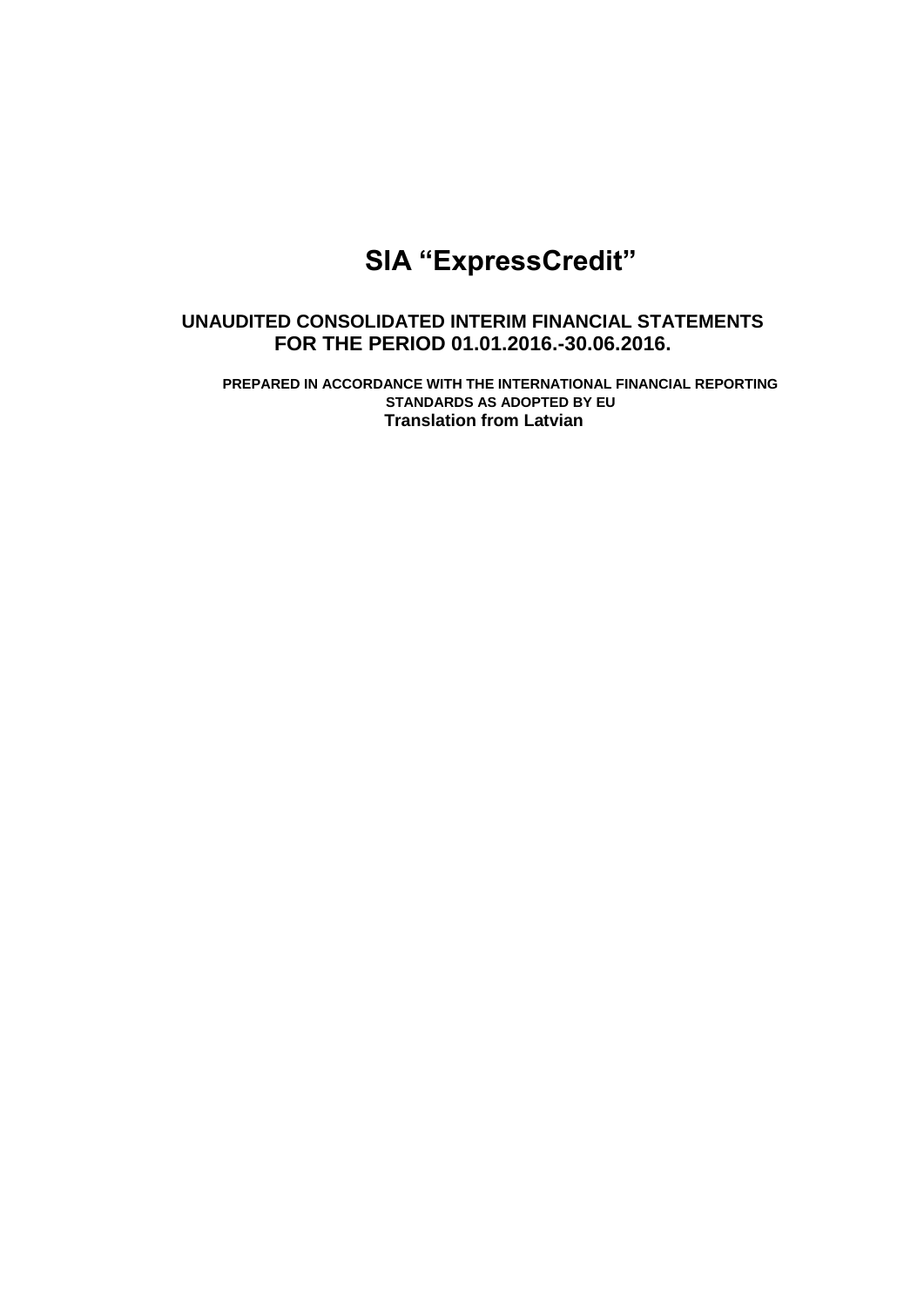# **TABLE OF CONTENTS**

| Information on the Group                 | $3 - 4$   |
|------------------------------------------|-----------|
| Statement of management's responsibility | 5         |
| Management report                        | 6         |
| Profit or loss account                   | 7         |
| <b>Balance sheet</b>                     | 8         |
| Statement of changes in equity           | 9         |
| Cash flow statement                      | 10        |
| <b>Notes</b>                             | $11 - 22$ |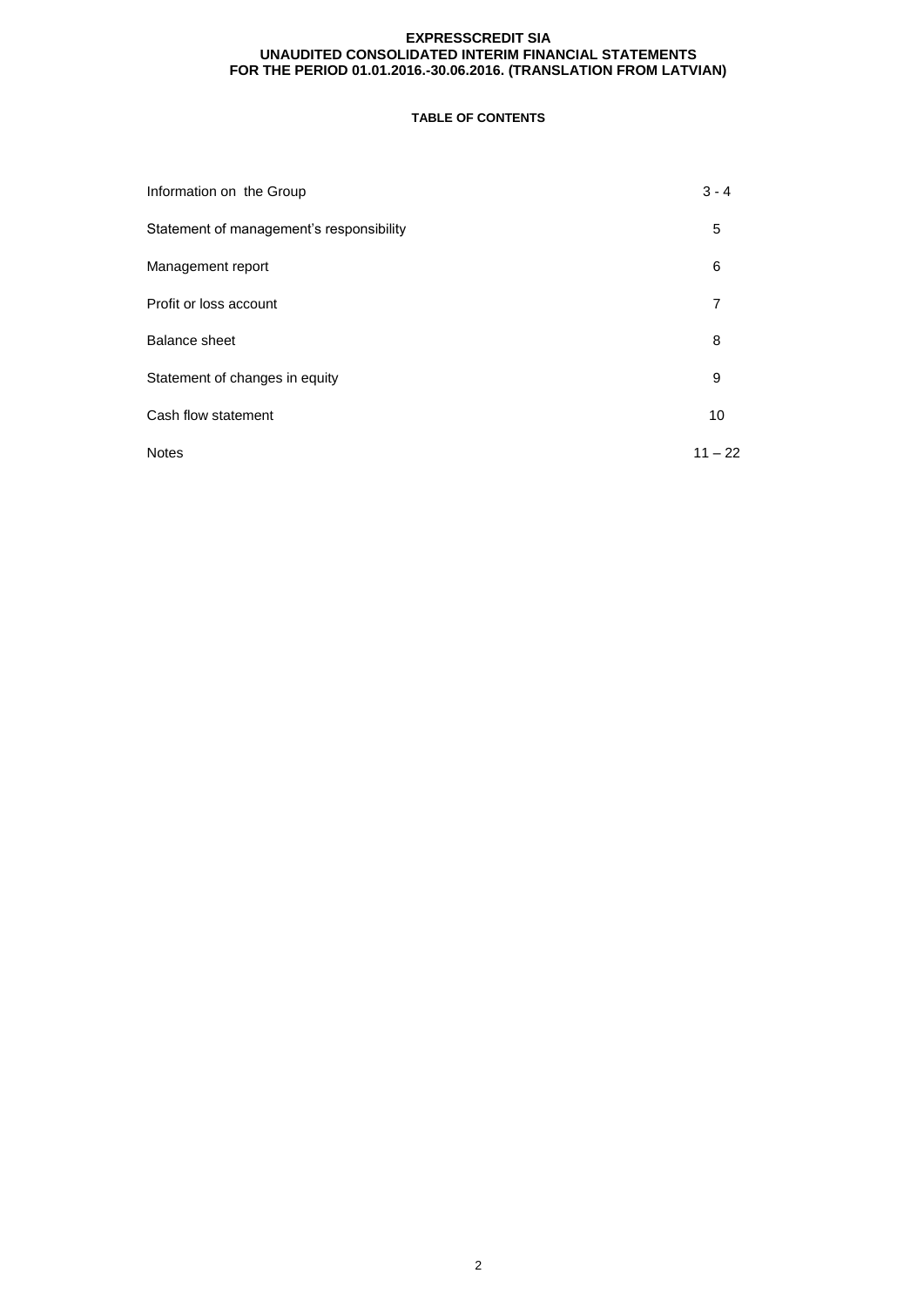# **Information on the Company**

| Name of the Company                                            | ExpressCredit SIA                                                                                                                                                                                      |
|----------------------------------------------------------------|--------------------------------------------------------------------------------------------------------------------------------------------------------------------------------------------------------|
| Legal status of the Company                                    | Limited liability company                                                                                                                                                                              |
| Number, place and date of registration                         | 40103252854 Commercial Registry<br>Riga, 12 October 2009                                                                                                                                               |
| Operations as classified by NACE classification<br>code system | NACE2 64.92 Other credit granting                                                                                                                                                                      |
| Address                                                        | Raunas street 44 k-1,<br>Riga, LV-1039<br>Latvia                                                                                                                                                       |
| Names and addresses of shareholders (from<br>30.10.2013)       | Lombards 24.lv, SIA (till 05.05.2015. Express Holdings,<br>SIA) (51.00% - till 18.06.2015,<br>67.55% from 18.06.2015 till 23.12.2015,<br>65.86% from 23.12.2015),<br>Raunas street 44k-1, Riga, Latvia |
|                                                                | AE Consulting, SIA<br>(24.50% till 18.06.2015,<br>32.45% - from 18.06.2015 - 23.12.2015,<br>31.64% - from 23.12.2015),<br>Posma street 2, Riga, Latvia                                                 |
|                                                                | Private individuals<br>(2.5% - from 23.12.2015)                                                                                                                                                        |
| Names and positions of Board members                           | Agris Evertovskis - Chairman of the Board<br>Kristaps Bergmanis - Member of the Board<br>Didzis Admidins - Member of the Board                                                                         |
| Names and positions of Council members                         | leva Judinska-Bandeniece - Chairperson of the Council<br>Uldis Judinskis - Deputy Chairman of the Council<br>Ramona Tiltina - Member of the Council                                                    |
| Financial period                                               | 1 January - 30 June 2016                                                                                                                                                                               |
| Name and address of the auditor                                | SIA Potapoviča un Andersone<br>Certified Auditors' Company Licence Nr. 99<br>Ūdens Street 12-45,<br>Riga, LV-1007<br>Latvia                                                                            |
|                                                                | Responsible Certified Auditor<br>Kristīne Potapoviča<br>Certificate No. 99                                                                                                                             |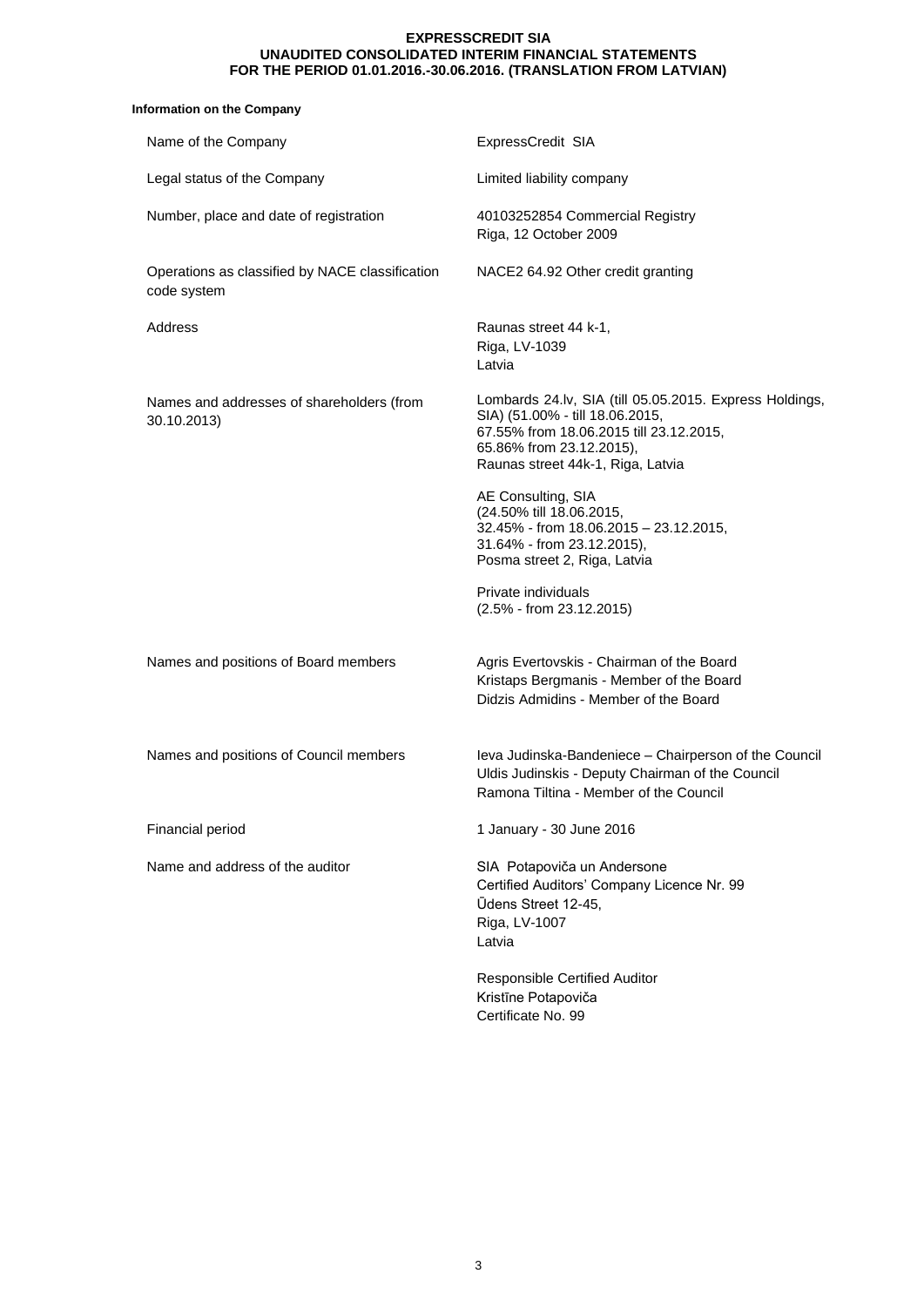# **Information on the Subsidiaries**

| Subsidiary                                                                       | SIA ExpressInkasso (parent company interest in<br>subsidiary - 100%)                                              |
|----------------------------------------------------------------------------------|-------------------------------------------------------------------------------------------------------------------|
| Date of acquisition of the subsidiary                                            | 22.10.2010                                                                                                        |
| Number, place and date of registration of the<br>subsidiary                      | 40103211998; Riga, 27 January 2009                                                                                |
| Address of the subsidiary                                                        | Raunas Street 44 k-1; Riga, LV 1039, Latvia                                                                       |
| Operations as classified by NACE classification<br>code system of the subsidiary | 66.1 Financial support services except insurance and<br>pension accrual                                           |
| Subsidiary                                                                       | SIA Banknote (till 30.04.2015 - SIA Rīgas pilsētas<br>lombards) (parent company interest in subsidiary -<br>100%) |
| Date of acquisition of the subsidiary                                            | 23.02.2015                                                                                                        |
| Number, place and date of registration of the<br>subsidiary                      | 40003040217, Riga, 06 December 1991                                                                               |
| Address of the subsidiary                                                        | Raunas Street 44 k-1; Riga, LV 1039, Latvia (till<br>30.04.2015 - Kalēju street 18/20, Riga)                      |
| Operations as classified by NACE classification<br>code system of the subsidiary | 64.92 Other financing services                                                                                    |
| Subsidiary                                                                       | SIA EC Finance (parent company interest in<br>subsidiary - 100%)                                                  |
| Date of acquisition of the subsidiary                                            | 01.12.2015                                                                                                        |
| Number, place and date of registration of the<br>subsidiary                      | 40103950614, Riga, 01 December 2015                                                                               |
| Address of the subsidiary                                                        | Raunas Street 44 k-1; Riga, LV 1039, Latvia                                                                       |
| Operations as classified by NACE classification<br>code system of the subsidiary | 64.20 Activities of holding companies                                                                             |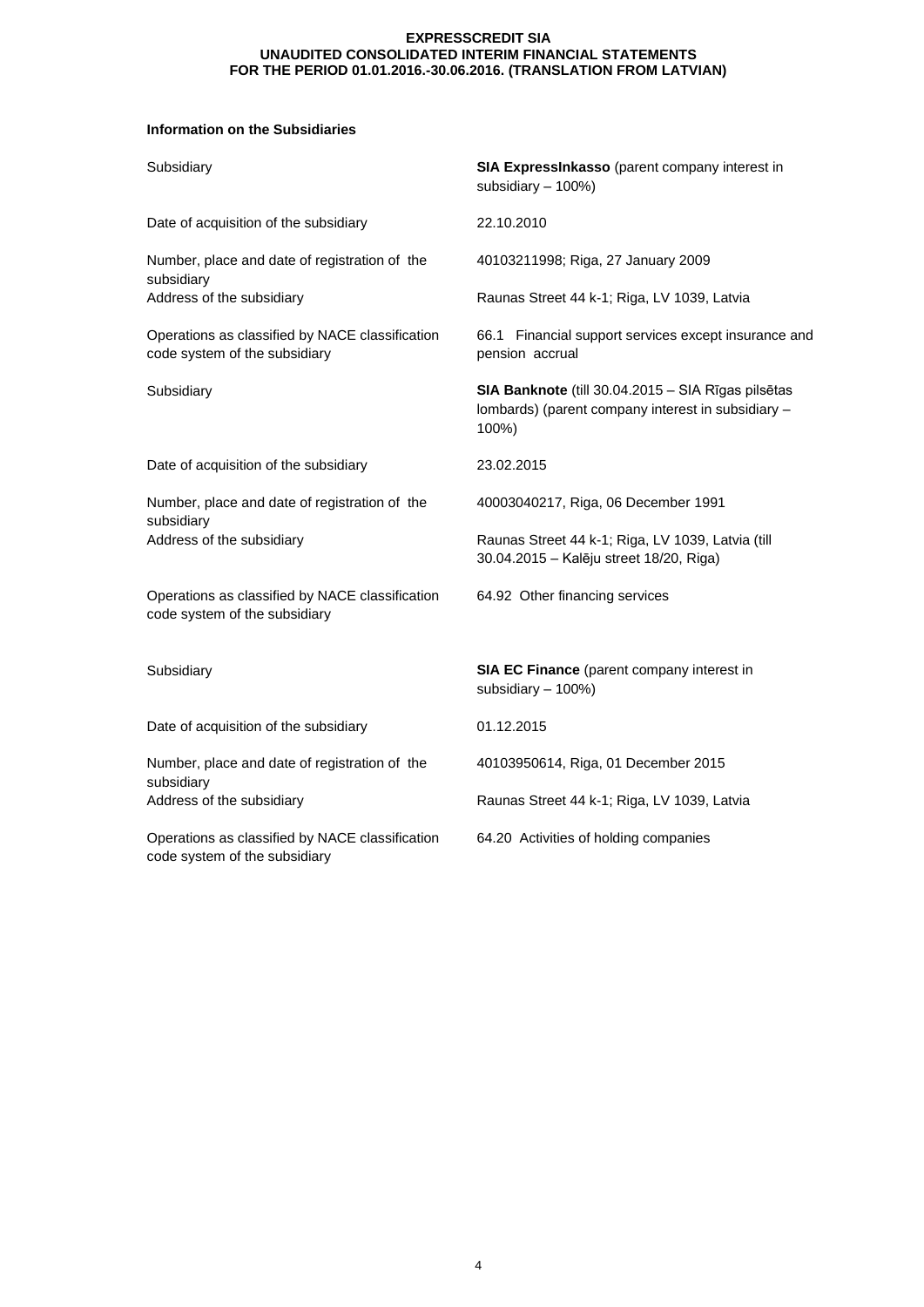# **Statement of management`s responsibility**

The management of SIA "ExpressCredit" group is responsible for the preparation of the consolidated financial statements.

Based on the information available to the Board of the parent company of the Group, the financial statements are prepared on the basis of the relevant primary documents and statements in accordance with International Financial Reporting Standards as adopted by the European Union and present a true and fair view of the Group's assets, liabilities and financial position as at 30 June 2016 and its profit and cash flows for the period from 1 January to 30 June 2016.

The management of the parent company confirms that the accounting policies and management estimates have been applied consistently and appropriately. The management of the parent company confirms that the consolidated financial statements have been prepared on the basis of the principles of prudence and going concern.

The management of the parent company confirms that is responsible for maintaining proper accounting records and for monitoring, controlling and safeguarding the Group's assets. The management of the parent company is responsible for detecting and preventing errors, irregularities and/or deliberate data manipulation. The management of the parent company is responsible for ensuring that the Group operates in compliance with the laws of the Republic of Latvia.

The management report presents fairly the Group's business development and operational performance.

Agris Evertovskis Chairman of the Board

Kristaps Bergmanis Member of the Board Didzis Ādmīdiņš Member of the Board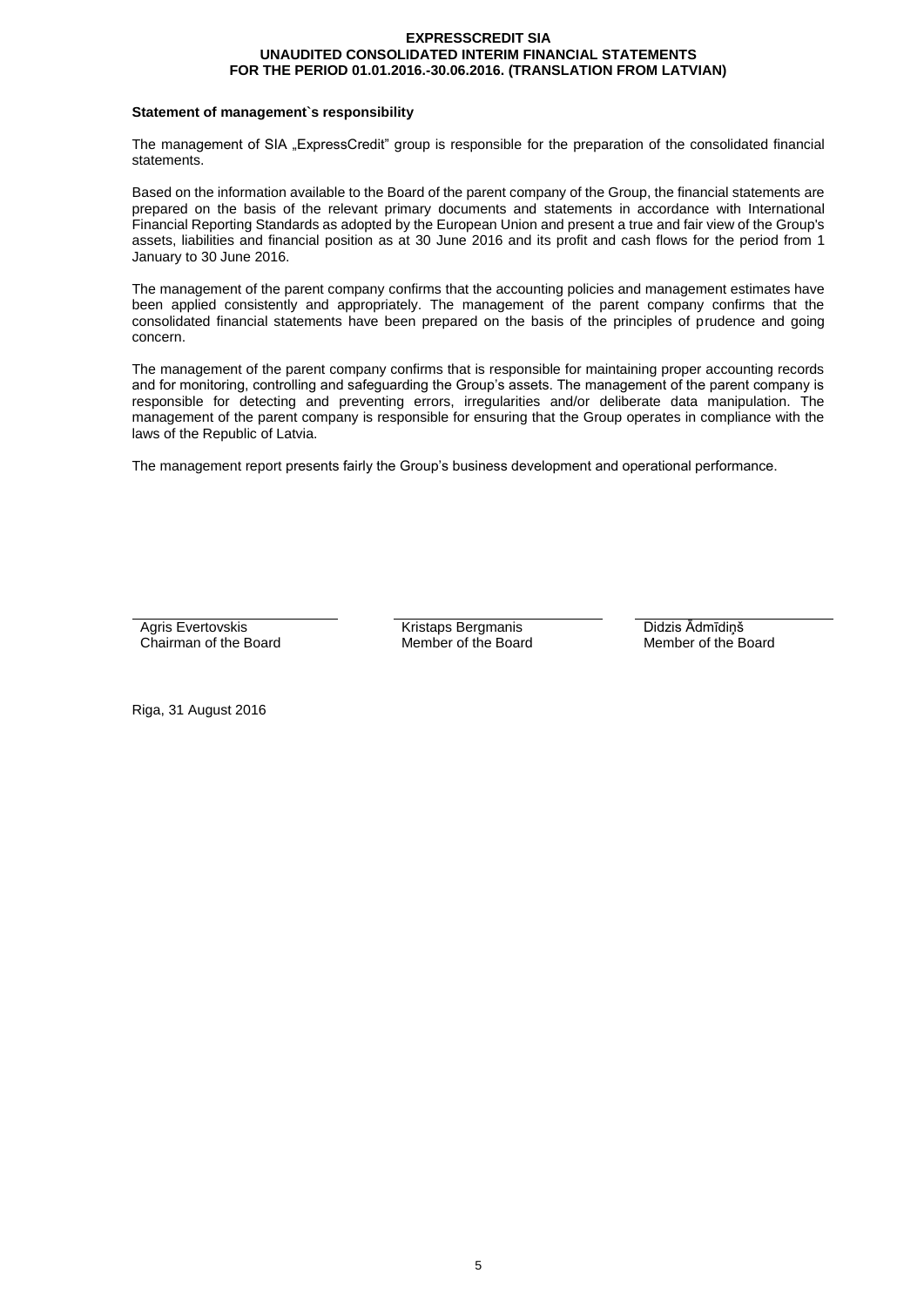#### **Management report**

Operations of the Group's parent company and Group during the reporting period form 1 January to 30 June 2016 have been as planned. Total revenues of the Group for the period decreased by 20.9 % with respect to period from 1 January to 30 June 2015 and reached 7.34 million EUR. Accordingly the cost base for the period from 1 January to 30 June 2015 in comparison to 1 January to 30 June 2015 have decreased by 13.9%.

2016 first half year Group's income structure was as follows: regular lending against pledges (pledge secured loans and sale of pledged assets subsequent to loan repayment default) – 57% (2015 first half: 49%), non-secured loans – 42% (2015 first half: 51%) and other income – 1% (2015 first half: 1%).

Due to implementation of the chosen business strategy, the following financial ratios were achieved in 2016 first half year:

| <b>Position</b>               | <b>EUR</b> | lncrease / (decrease) %<br>with respect to<br>31/12/2016 |
|-------------------------------|------------|----------------------------------------------------------|
| Net loan portfolio, the Group | 8.7        | 33.8                                                     |
| Assets, Group                 | 13.6       | 27.1                                                     |
| Net profit, Group             | 0.3        | (80.0)                                                   |

# **Branches**

In the period form 1 January to 30 June 2015 the Group continued the work on development of the branch network, loan volume increase, and IT system development. As at 30 June 2016 the Group had 96 branches in 40 cities in Latvia (31.12.2015 - 96 branches in 40 cities).

#### **Risk management**

The Group is not exposed to significant foreign exchange rate risk because basic transaction currency is euro. Significant amount of funding of the Group consist of fixed coupon rate bonds, so that the Group is not significantly exposed to variable interest rate risk. Accurate application of the prudent strategies chosen has allowed the Group to successfully manage its financial risks, particularly the liquidity and credit risk. The group is subject to the legal environment change and regulatory risks that may affect the interest charges in the segment non-bank regular lending against pledges and non-secured loans.

#### **Post balance sheet events**

There are no subsequent events since the last date of the reporting year, which would have a significant effect on the financial position of the Company as at 30 June 2016.

# **Future prospects**

In 2016 the new regulations came in force that reduced the interest rates for the unsecured loans. In the segment of Group's operations the legislation has limited the maximum of interest and penalty charges at the level lower than previously. In 2016 second half year the Group plans to strengthen its market leadership and improve the branch network. Operational data and trends suggest that turnover and profit figures will be better in the second half of 2016 than the first half of year of 2016. The Company plans to finish the year with a result lower than results for the year 2015.

Agris Evertovskis Chairman of the Board

Kristaps Bergmanis Member of the Board Didzis Ādmīdiņš Member of the Board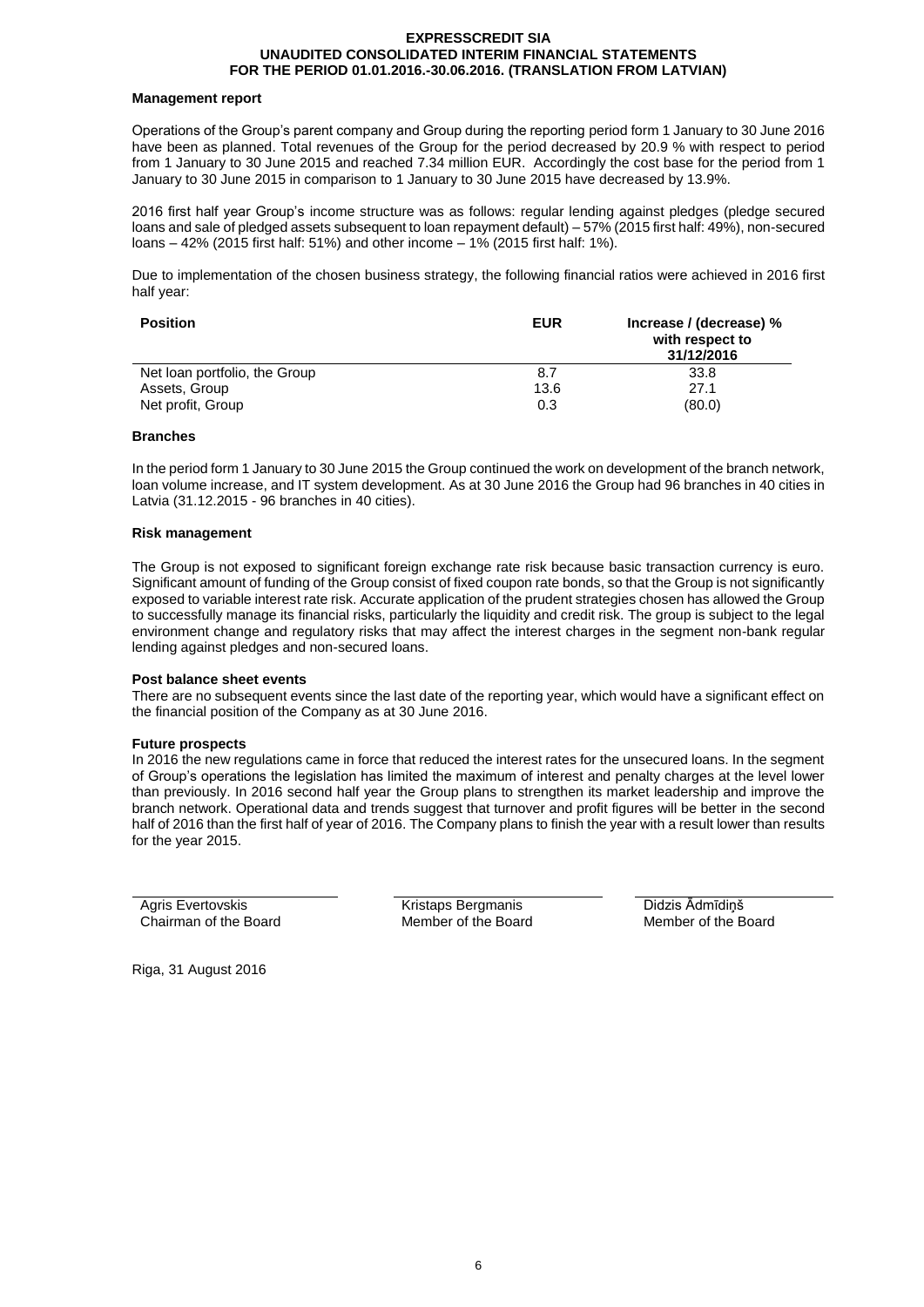# **Profit or loss account for the half year ended 30 June 2016**

|                                                                | 01.01.2016.-<br>30.06.2016.<br><b>EUR</b> | 01.01.2015.-<br>30.06.2015.<br><b>EUR</b> |
|----------------------------------------------------------------|-------------------------------------------|-------------------------------------------|
| Net sales                                                      | 2 398 301                                 | 4 0 64 7 65                               |
| Cost of sales                                                  | (1998605)                                 | (3108772)                                 |
| Interest income and similar<br>income                          | 4 554 603                                 | 4 868 028                                 |
| Interest expenses and similar<br>expenses                      | (600913)                                  | (599 278)                                 |
| <b>Gross profit</b>                                            | 4 353 386                                 | 5 224 743                                 |
| Selling expenses                                               | (2348605)                                 | (2803681)                                 |
| Administrative expenses                                        | (1039412)                                 | (1070880)                                 |
| Other operating income                                         | 389 274                                   | 349 739                                   |
| Other operating expenses                                       | (935954)                                  | (401 774)                                 |
| <b>Profit before taxes</b>                                     | 418 689                                   | 1 298 147                                 |
| Corporate income tax for the<br>reporting year<br>Deferred tax | (83960)                                   | (285914)                                  |
| <b>Current year's profit</b>                                   | 334 729                                   | 1 012 233                                 |
| <b>Earnings per share</b>                                      | 0.78                                      | 2.37                                      |

Notes on pages from 11 to 22 are integral part of these financial statements.

Agris Evertovskis Chairman of the Board Kristaps Bergmanis Member of the Board Didzis Ādmīdiņš Member of the Board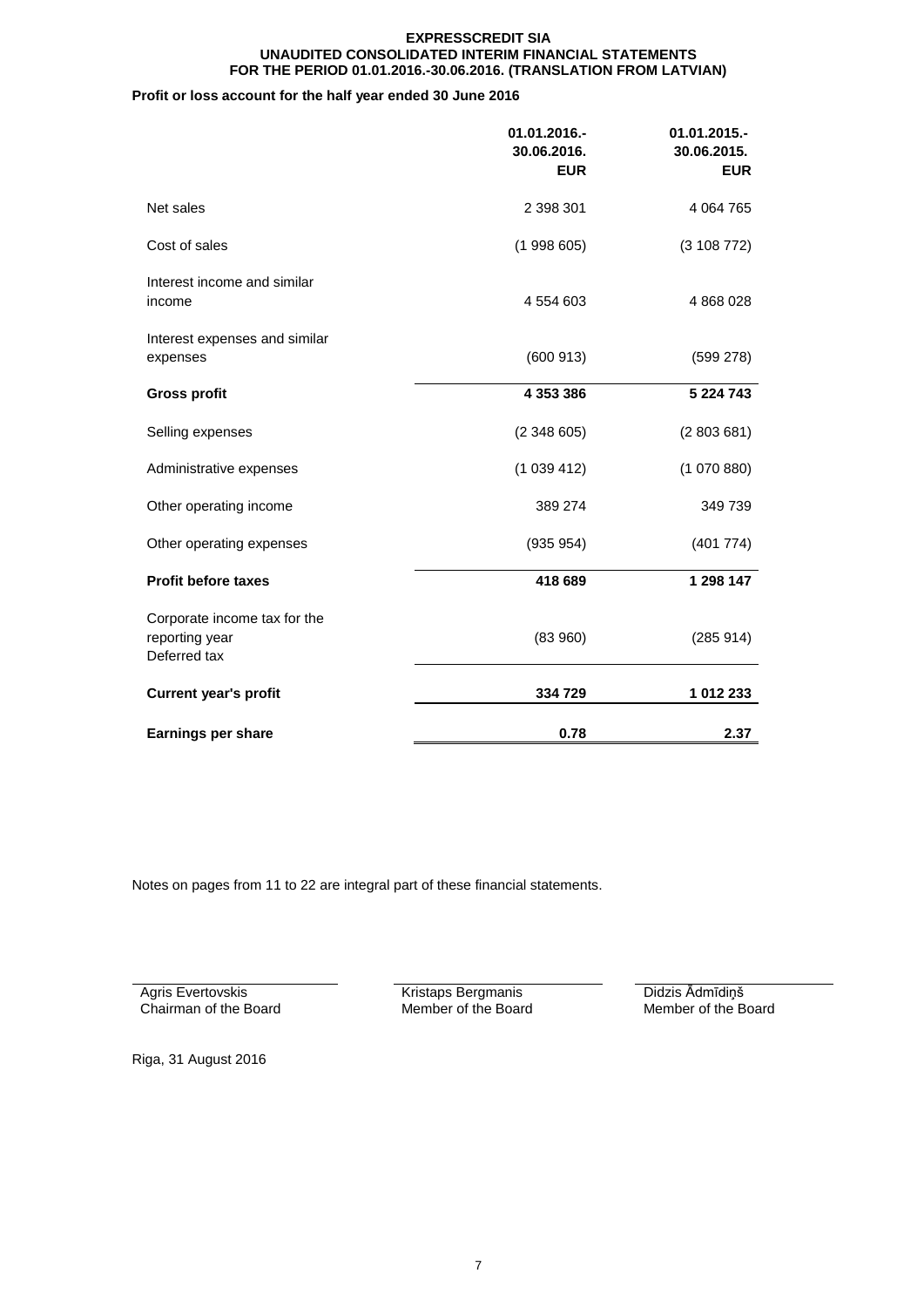# **Balance sheet as at 30 June 2016**

|                                                                                                                        | <b>Notes</b>   | 30.06.2016.                     | 31.12.2015.                     |
|------------------------------------------------------------------------------------------------------------------------|----------------|---------------------------------|---------------------------------|
| Assets                                                                                                                 |                | <b>EUR</b>                      | <b>EUR</b>                      |
| Long term investments                                                                                                  |                |                                 |                                 |
| Fixed assets and intangible assets                                                                                     | 1              | 526 962                         | 643 796                         |
| Loans and receivables                                                                                                  | 4              | 1 441 586                       | 545 068                         |
| Loans to shareholders and                                                                                              |                |                                 |                                 |
| management                                                                                                             | $\overline{2}$ | 898 832                         | 875 267                         |
| Participating interest in subsidiaries<br>Deferred tax asset                                                           |                |                                 | 143 605                         |
| Total long-term investments:                                                                                           |                | 143 605<br>3 010 985            | 2 207 736                       |
|                                                                                                                        |                |                                 |                                 |
| <b>Current assets</b>                                                                                                  |                |                                 |                                 |
| Finished goods and goods for sale                                                                                      | 3              | 1708918                         | 1 138 410                       |
| Loans and receivables                                                                                                  | 4              | 7762198                         | 6455956                         |
| Receivables from affiliated                                                                                            |                |                                 |                                 |
| companies                                                                                                              |                | 236 026                         | 105 855                         |
| Other debtors                                                                                                          |                | 160 374                         | 297 436                         |
| Deferred expenses                                                                                                      |                | 37 600                          | 35 163                          |
| Cash and bank                                                                                                          |                | 690 341                         | 493 591                         |
| Total current assets:                                                                                                  |                | 10 595 457                      | 8 5 26 4 11                     |
|                                                                                                                        |                |                                 |                                 |
| <b>Total assets</b>                                                                                                    |                | 13 606 442                      | 10 734 147                      |
| Liabilities<br><b>Shareholders' funds:</b><br>Share capital<br>Prior years' retained earnings<br>Current year's profit |                | 426 861<br>1 900 168<br>334 729 | 426 861<br>387 704<br>1 512 464 |
| <b>Total shareholders' funds:</b>                                                                                      |                | 2 661 758                       | 2 3 2 7 0 2 9                   |
| <b>Creditors:</b>                                                                                                      |                |                                 |                                 |
| Long-term creditors:                                                                                                   |                |                                 |                                 |
| Bonds issued                                                                                                           | 5              | 4 996 232                       | 5489648                         |
| Other borrowings                                                                                                       | 6              | 1445624                         | 666 741                         |
| <b>Total long-term creditors:</b>                                                                                      |                | 6441856                         | 6 156 389                       |
|                                                                                                                        |                |                                 |                                 |
| <b>Short-term creditors:</b>                                                                                           |                |                                 |                                 |
| Bonds issued                                                                                                           | 5              | 1 017 035                       | 1 016 271                       |
| Other borrowings                                                                                                       | 6              | 2 868 801                       | 384 846                         |
| Accounts payable to affiliated                                                                                         |                |                                 |                                 |
| companies                                                                                                              |                | 175                             | 18 985                          |
| Trade creditors and accrued<br>liabilities                                                                             |                | 616817                          | 681 271                         |
| Taxes and social insurance                                                                                             | 7              |                                 | 149 356                         |
| Total short-term creditors:                                                                                            |                | 4 502 828                       | 2 250 729                       |
|                                                                                                                        |                |                                 |                                 |
| Total liabilities and shareholders'                                                                                    |                |                                 |                                 |
| funds                                                                                                                  |                | 13 606 442                      | 10 734 147                      |

Notes on pages from 11 to 22 are integral part of these financial statements.

Agris Evertovskis Chairman of the Board Kristaps Bergmanis Member of the Board Didzis Ādmīdiņš Member of the Board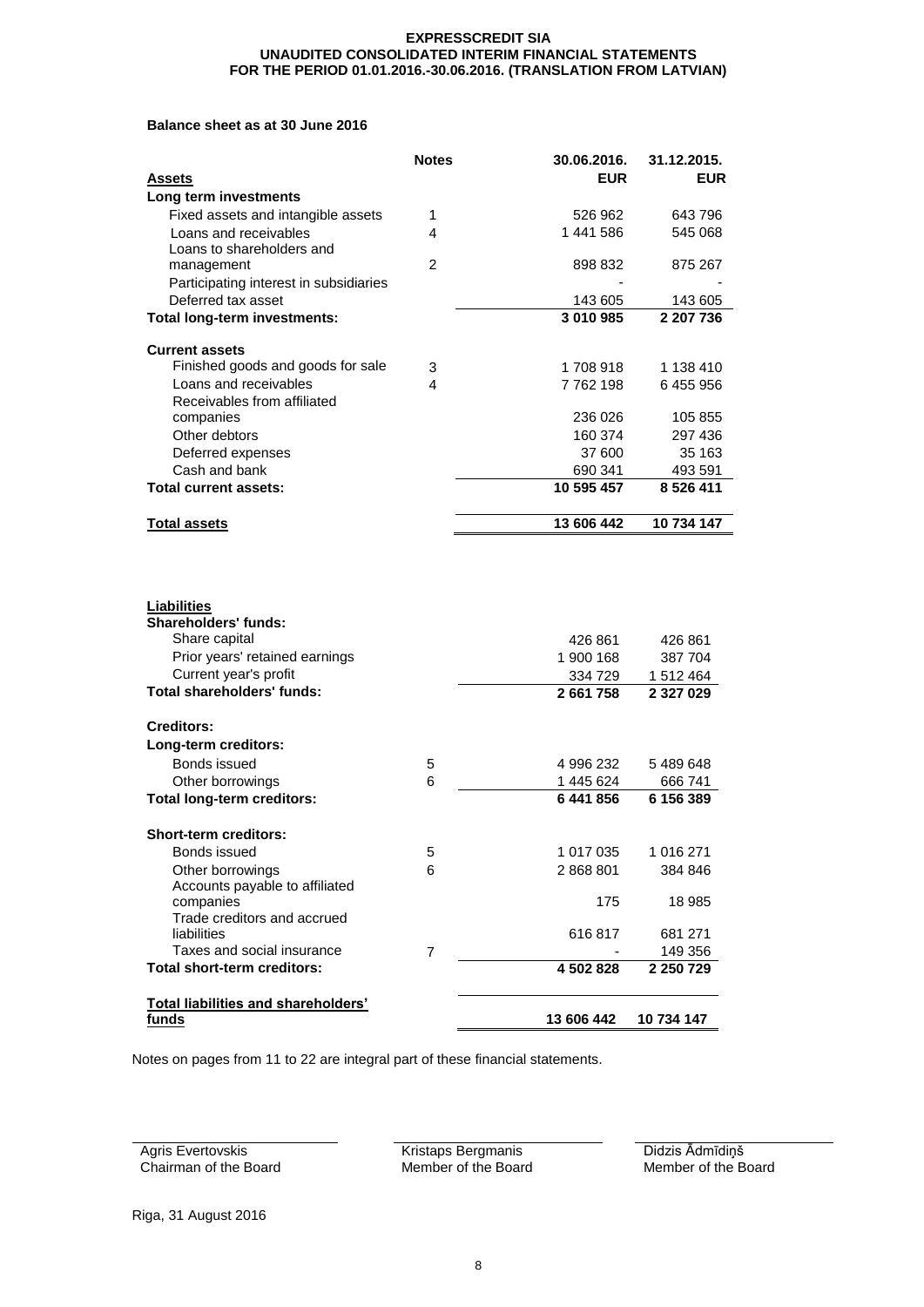# **Statement of changes in equity of the Group for the period from 1 January to 30 June 2016**

|                        | Share capital | Prior years'<br>retained<br>earnings | <b>Current year's</b><br>profit | <b>Total</b> |
|------------------------|---------------|--------------------------------------|---------------------------------|--------------|
|                        | <b>EUR</b>    | <b>EUR</b>                           | <b>EUR</b>                      | <b>EUR</b>   |
| As at 31 December 2014 | 426 861       | 295 703                              | 1 401 563                       | 2 124 127    |
| Dividends paid         |               | (1309562)                            |                                 | (1309562)    |
| Profit transfer        |               | 1 401 563                            | (1401563)                       |              |
| Profit for the year    |               |                                      | 1 512 464                       | 1 512 464    |
| As at 31 December 2015 | 426 861       | 387 704                              | 1 512 464                       | 2 327 029    |
| Dividends paid         |               |                                      |                                 |              |
| Profit transfer        |               | 1 512 464                            | (1512464)                       |              |
| Profit for the year    |               |                                      | 334 729                         | 334 729      |
| As at 30 June 2016     | 426 861       | 1 900 168                            | 334 729                         | 2 661 758    |

Notes on pages from 11 to 22 are integral part of these financial statements.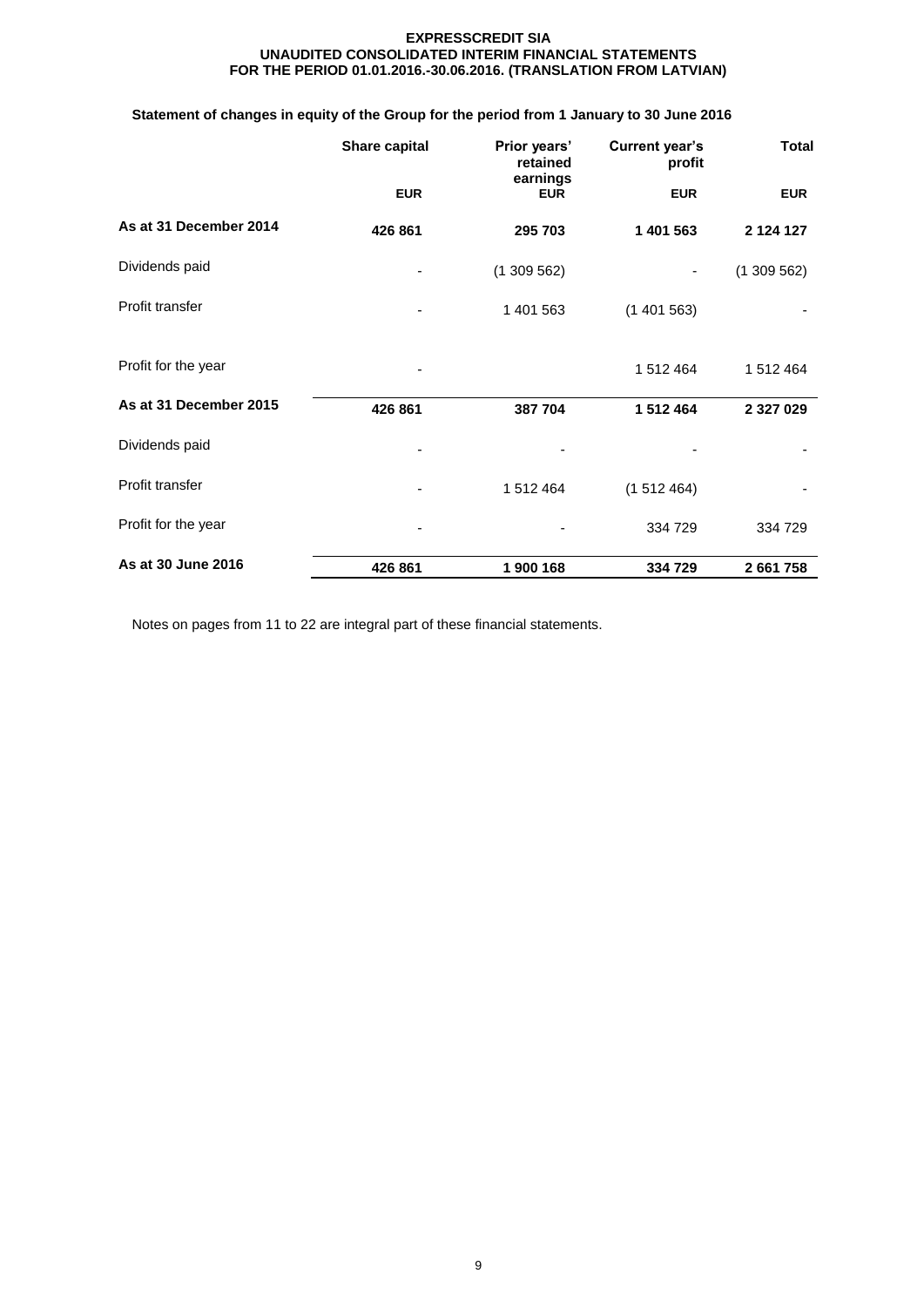# **Cash flow statement for the period from 1 January to 30 June 2016**

|                                                           | 30.06.2016.   | 30.06.2015. |
|-----------------------------------------------------------|---------------|-------------|
|                                                           | <b>EUR</b>    | <b>EUR</b>  |
| <b>Cash flow from operating activities</b>                |               |             |
| Profit before extraordinary items and taxes               | 418 689       | 1 298 147   |
| Adjustments for:                                          |               |             |
| a) fixed assets depreciation                              |               |             |
|                                                           | 98 615        | 121 407     |
| b) accruals and provisions (except for                    |               |             |
| provisions for bad debts)                                 | 65 173        | 100 154     |
| c) write-off of provisions                                | (78452)       |             |
| d) cessation results                                      | 1 451 394     | (29 560)    |
| e) interest income                                        | (438939)      | (4868028)   |
| f) interest and similar expense                           |               |             |
|                                                           | 600 913       | 585 183     |
| g)(profit)/loss on fixed assets disposal                  |               | (1347)      |
| h) other adjustments                                      |               | 290 418     |
| Loss before adjustments of working                        |               |             |
| capital and short-term liabilities                        | (1833067)     | (2503626)   |
| Adjustments for:                                          |               |             |
| a) (increase)/ decrease in consumer                       |               |             |
| loans issued (core business) and other                    | (2065698)     | 83738       |
| debtors                                                   |               |             |
| b) stock increase                                         | (675 365)     | (618533)    |
| c) trade creditors' (decrease)/ increase                  | (32 580)      | 578 156     |
| Gross cash flow from operating activities                 | (4606710)     | (2460265)   |
| Corporate income tax payments                             | (151 206)     | (153 494)   |
| Interest income                                           | 4 336 633     | 4742385     |
| Interest paid*                                            | (601040)      | (540 235)   |
| Net cash flow from operating activities                   | (102233)      | 1 588 391   |
|                                                           |               |             |
|                                                           |               |             |
| <b>Cash flow from investing activities</b>                |               |             |
| Acquisition of affiliated or associated                   |               |             |
| companies shares or parts                                 |               | (310 852)   |
| Acquisition of fixed assets and intangibles               | (67175)       | (480995)    |
| Proceeds from sales of fixed assets and                   |               |             |
| intangibles                                               | 65            | 5 843       |
| Loans issued/repaid (other than core                      |               |             |
| business of the Company) (net)                            | (1969886)     | (531 387)   |
| Net cash flow from investing activities                   | (2036996)     | (1317391)   |
|                                                           |               |             |
| <b>Cash flow from financing activities</b>                |               |             |
| Loans received and bonds issued (net)                     | 2 2 3 5 8 6 6 |             |
| Redemption of bonds                                       | (500000)      | (500000)    |
| Loans repaid                                              | 911 278       | 182 900     |
| Finance lease payments                                    | (27179)       | (21923)     |
| Dividends paid                                            |               |             |
| Net cash flow from financing activities                   | 2619965       | (339023)    |
|                                                           |               |             |
| Net cash flow of the reporting year                       | (439 354)     | (68023)     |
| Cash and cash equivalents at the                          |               |             |
| beginning of the reporting year                           | 1 129 695     | 1 197 718   |
|                                                           |               |             |
| Cash and cash equivalents at the end of<br>reporting year | 690 341       | 1 129 695   |
|                                                           |               |             |

\* Interest costs are included in the cash flow in coordination with the profit and loss account classification thus providing a more precise reflection of operating cash flow. Comparative figures have been accordingly reclassified.

Notes on pages from 11 to 22 are integral part of these financial statements.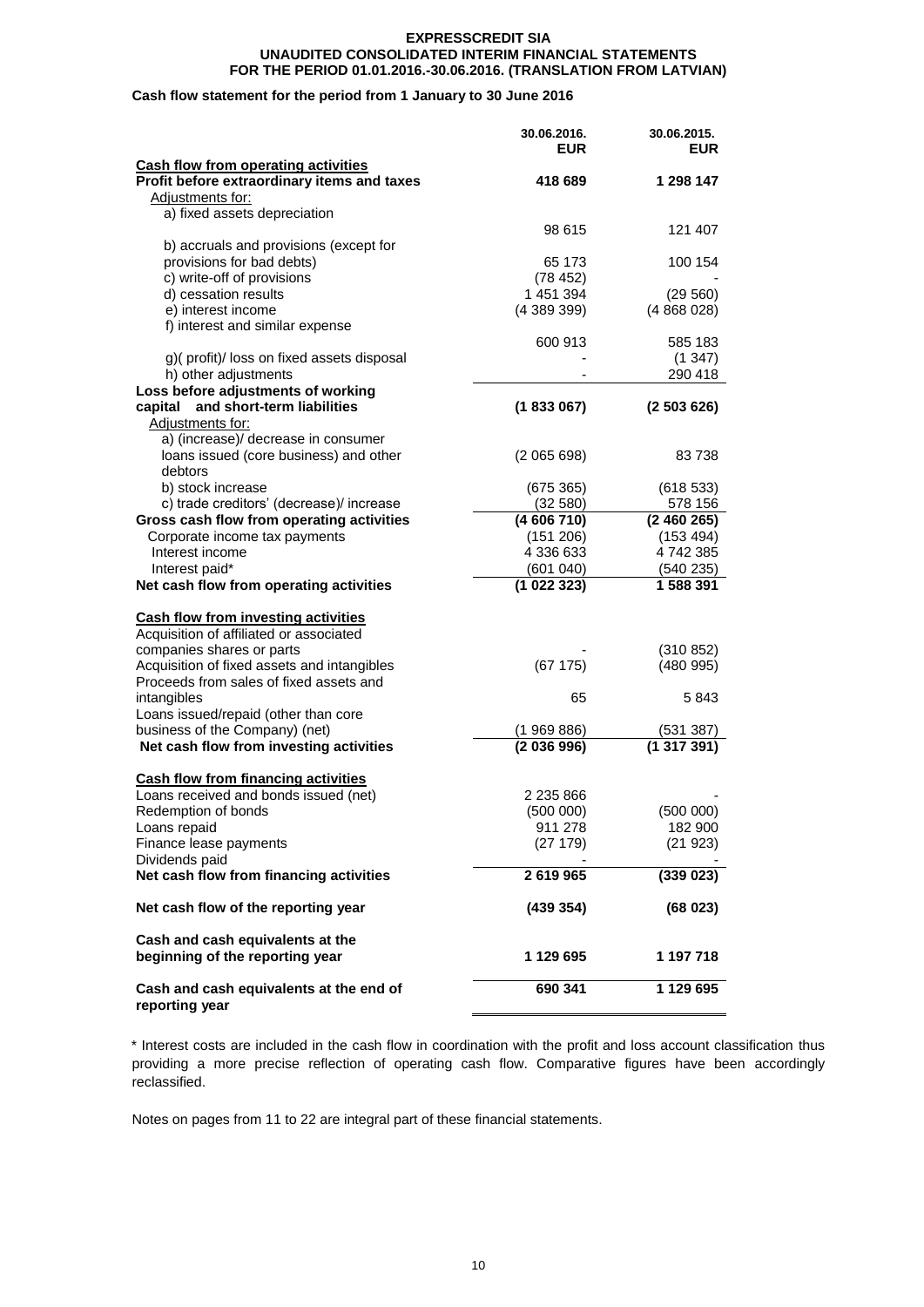#### **Notes**

#### **Accounting policies**

#### **(a) Basis of preparation**

These financial statements have been prepared based on the accounting policies and measurement principles as set out below.

These financial statements have been prepared in accordance with the International Financial Reporting Standards (IFRS) as adopted by the European Union (EU). The financial statements are prepared based on historic cost method. In cases when reclassification not affecting prior year profit and equity is made, the relevant explanations are provided in the notes to the financial statements.

The preparation of financial statements in accordance with IFRS requires the use of significant estimates and assumptions that affect the reported amounts of assets and liabilities, as well as the information on contingent assets and liabilities at the balance sheet date and the revenues and costs for the reporting period. Although these estimates are based on the information available to the management regarding the current events and actions, the actual results may differ from the estimates used. Critical assumptions and judgements are described in the relevant sections of the Notes to the financial statements.

#### **The following new and amended IFRS and interpretations come into force in 2015, but do not apply to the Company's operations and have no impact on these financial statements:**

Amendments to IAS 19 "Employee benefits plans" regarding defined benefit plans (effective for annual periods beginning on or after 1 July 2014, endorsed by EU for annual periods beginning on or after 1 February 2015).

#### **Annual improvements 2012 (effective for annual periods beginning on or after 1 July 2014, by EU for annual periods beginning on or after 1 February 2015). These amendments include changes that affect 6 standards:**

- IFRS 2 "Share-based payment"
- IFRS 3 "Business Combinations"
- IFRS 8 "Operating segments"
- IAS 16 "Property, plant and equipment" and IAS 38 "Intangible assets"
- IAS 24 "Related party disclosures"

**Annual improvements 2013 (effective for annual periods beginning on or after 1 July 2014, endorsed by EU for annual periods beginning on or after 1 January 2015). The amendments include changes that affect 3 standards:**

- IFRS 3 "Business combinations"
- IFRS 13 "Fair value measurement" and

• IAS 40 "Investment property"

**A number of new standards and interpretations have been published and come into force on financial periods beginning on or after 1 January 2016, and do not relate to the Company's operations or are not endorsed by the European Union:**

IFRS 14 "Regulatory deferral accounts" (effective for annual periods beginning on or after 1 January 2016, not yet endorsed in the EU)

Amendment to IFRS 11 "Joint arrangements" on acquisition of an interest in a joint operation (effective for annual periods beginning on or after 1 January 2016, not yet endorsed in the EU)

Amendments to IAS 16 "Property, plant and equipment" and IAS 41 "Agriculture" regarding bearer plants (effective for annual periods beginning on or after 1 January 2016, not yet endorsed in the EU)

Amendment to IAS 16 "Property, plant and equipment" and IAS 38 "Intangible assets" on depreciation and amortisation (effective for annual periods beginning on or after 1 January 2016, not yet endorsed in the EU)

Amendments to IAS 27 "Separate financial statements" on the equity method (effective for annual periods beginning on or after 1 January 2016, not yet endorsed in the EU)

Amendments to IFRS 10 "Consolidated financial statements" and IAS 28 "Investments in associates and joint ventures" (effective for annual periods beginning on or after 1 January 2016, not yet endorsed in the EU)

Amendments to IAS 1 "Presentation of financial statements" regarding disclosure initiative effective for annual periods beginning on or after 1 January 2016, not yet endorsed in the EU)

#### **Annual improvements 2014 (effective for annual periods beginning on or after 1 January 2016, not yet endorsed in the EU). The amendments include changes that affect 4 standards:**

• IFRS 5 "Non-current assets held for sale and discontinued operations"

- IFRS 7 "Financial instruments: Disclosures" with consequential amendments to IFRS 1
- IAS 19 "Employee benefits"
- IAS 34 "Interim financial reporting"

#### **IFRS 15 "Revenue from contracts with customers" (effective for annual periods beginning on or after 1 January 2018, not yet endorsed in the EU)**

**IFRS 9 "Financial instruments"** (effective for annual periods beginning on or after 1 January 2018, not yet endorsed in the EU)

There are no other new or revised standards or interpretations that are not yet effective that would be expected to have a material impact on the Company.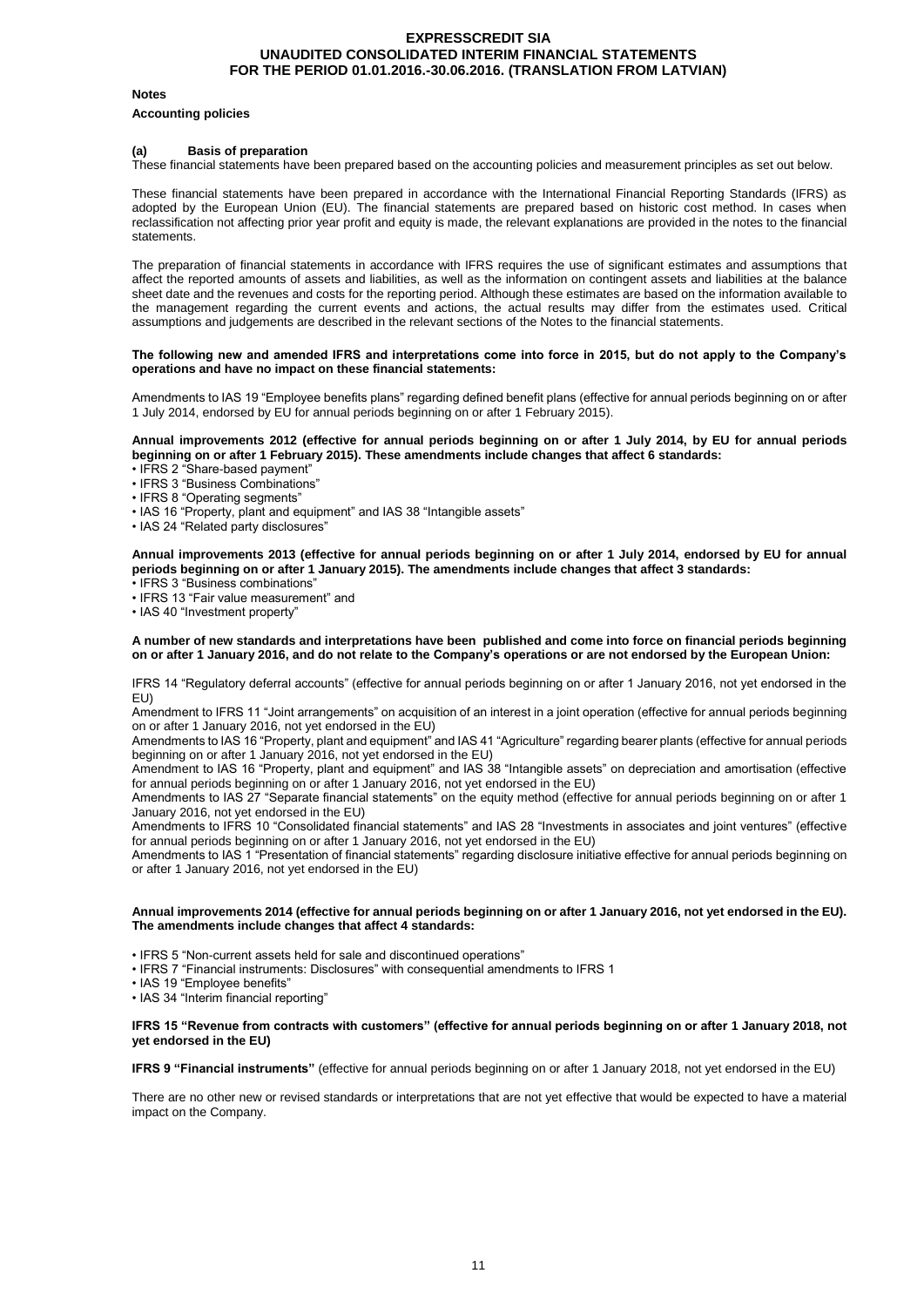#### **Notes** (continued)

**Accounting policies** (continued)

#### **(b) Accounting principles applied**

The items in the financial statements have been measured based on the following accounting principles:

- a) It is assumed that the company will continue as a going concern;<br>b) The measurement methods applied in the previous reporting year
- b) The measurement methods applied in the previous reporting year have been used;<br>c) The measurement of the items has been performed prudently meeting the following
	- The measurement of the items has been performed prudently meeting the following criteria:
		- Only profits accruing up to the balance sheet date have been included in the report;
		- All possible contingencies and losses arising in the reporting year or the previous year have been recognised, even if they became known in the period between the balance sheet date and the issuance of the annual report;
		- All impairment and depreciation charges have been calculated and recognised irrespectively of whether the company has operated profitably or not during the reporting year;
- d) All income and expenses relating to the accounting year irrespective of the date of the payments made or the dates of receipt or payment of invoices have been recognised. Revenues are matched with expenses in the reporting year.
- e) Assets and liabilities are presented at their gross amounts;
- f) The opening balances of the reporting period reconcile with the closing balances of the previous reporting period;
- g) All items which may materially affect the assessment or decision-making of the users of the financial statements are presented, immaterial items have been aggregated and their breakdown is presented in the Notes;
- h) Business transactions are presented based on their economic substance rather than their legal form.

Asset and liability recognition is performed on historical cost basis. All financial assets and liabilities are classified as held to maturity or loans and receivables.

#### **(c) Consolidation principles**

The consolidated financial statements have been prepared under the cost method. The companies included in the consolidation are the Group's parent company and the subsidiaries in which the Group's parent company holds, directly or indirectly, more than a half of the voting rights, or the right to control their financial and operating policies is acquired otherwise. Where the Group owns more than a half of the share capital of another company without controlling the company, the respective company is not consolidated. The subsidiaries of the Group are consolidated from the moment the Group has taken over control, and the consolidation is terminated when the control cease to exist. Where the date of the share purchase agreement or the date of the decision of shareholders on making further investments is fundamentally different from the date of on which share ownership changes or the registration date as recorded in the Register) of Enterprises, the date of agreement shall be considered the date of the share purchase or the date of the investment, unless the agreement provides otherwise. The Group's all inter-company transactions and balances and unrealised profit on transactions between group companies are eliminated; unrealised losses are eliminated as well, except for the cases when the expenses are not recoverable. Where necessary, the accounting and measurement methods applied by the Group's subsidiaries have been changed to bring them in compliance with the Group's accounting and measurement methods.

In these statements the minority interest in the share capital of the Group's consolidated subsidiaries and their income statement have been presented separately.

#### **(d) Recognition of revenue and expenses**

#### *- Net sales*

Net revenue represents the total value of goods sold and services provided during the year net of value added tax.

#### *- Interest income*

The Company presents interest income in the section of the Profit and loss account prior to calculation of gross profit, as this income is related to the basic activities of the Company – charging interest for loans issued in return to pledge held as security or loans issued on other conditions. Interest income is recognised using accruals principle. Interest income is not recognised from the moment the recoverability of principal is considered doubtful. Penalty interest is recognised on a cash basis.

#### *- Other income*

Other income is recognised based on accruals principle.

*- Penalties and similar income*

Of collection exists, is recognised based on cash principle.

#### - *Expenses*

Expenses are recognised based on accruals principle in the period of origination, irrespective of the moment of payment. Expenses related to financing of loans is recognised in the period of liability origination and included in the profit and loss items "Interest and similar expenses".

#### **(e) Foreign currency translation**

#### *(e1) Functional and presentation currency*

Items included in the financial statements are measured using the currency of the primary economic environment in which the entity operates (the functional currency). The financial statement items are denominated in euro (EUR), which is the Company's functional and presentation currency.

# *(e2) Transactions and balances*

All transactions in foreign currencies are translated into the functional currency using the exchange rates at the date of the respective transaction. Foreign exchange gains and losses resulting from the settlement of such transactions and from the translation at year-end exchange rates of monetary assets and liabilities denominated in foreign currencies are recognised in the income statement of the respective period. At the balance sheet date the rates set by the Bank of Latvia were:

**30.06.2016. 31.12.2015.**

**EUR EUR**

1.08870 -

|       | <b>EUR</b> |
|-------|------------|
| 1 USD | 1.11020    |
| 1 GBP | 0.82650    |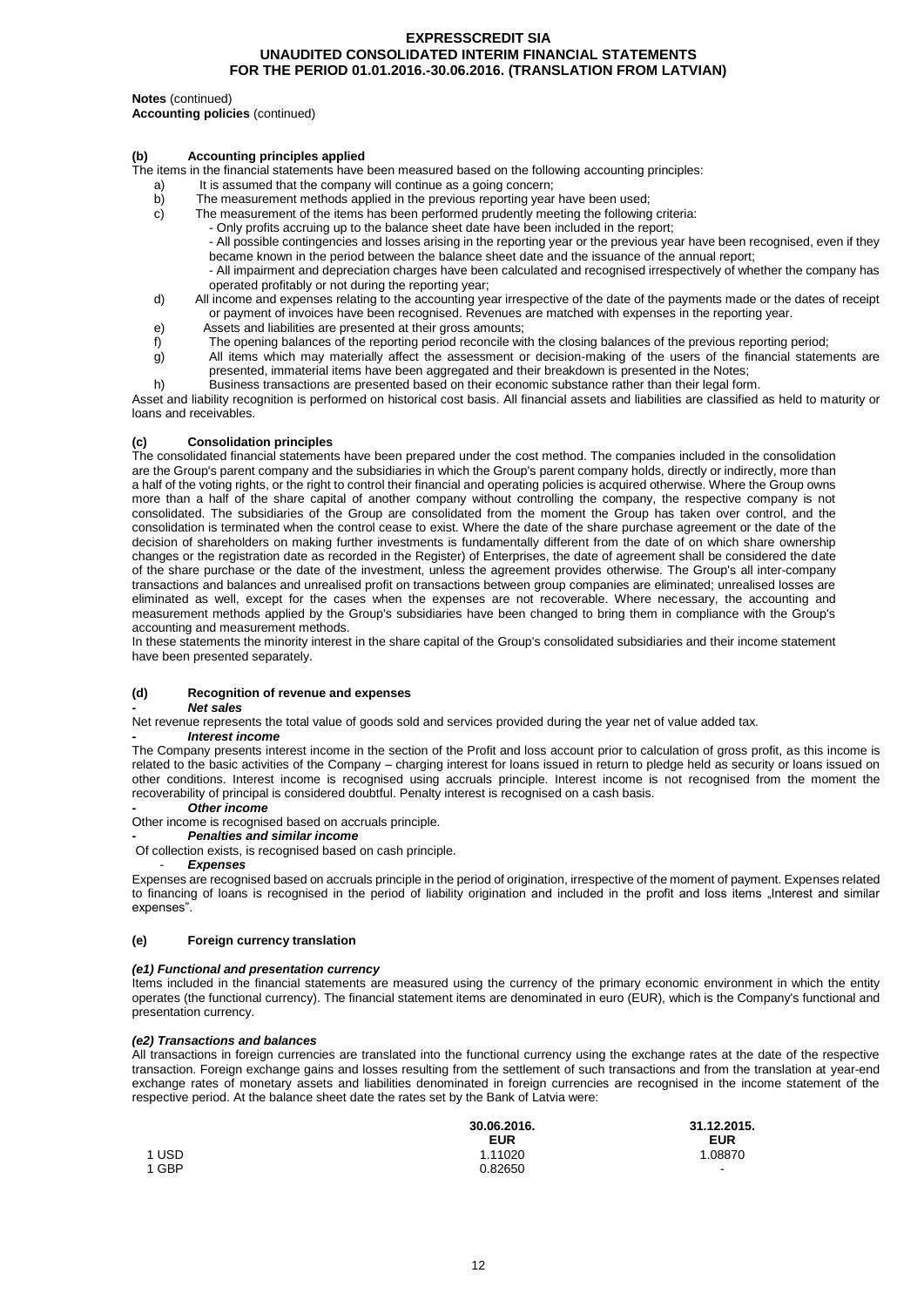#### **Notes** (continued)

**Accounting policies** (continued)

#### **(f) Financial instruments – key measurement terms**

Fair value is the amount for which an asset could be exchanged or a liability settled between knowledgeable, willing parties in an arm's length transaction. Fair values of financial assets or liabilities, including derivative financial instruments in active markets are based on quoted market prices. If the market for a financial asset or liability is not active (and for unlisted securities) the Group establishes fair value by using valuation techniques. These include the use of discounted cash flow analysis, option pricing models and recent comparative transactions as appropriate and may require the application of management's judgement and estimates. Where, in the opinion of the Management, the fair values of financial assets and liabilities differ materially from their book values such fair values are separately disclosed in the notes to the accounts.

*Transaction costs* are incremental costs that are directly attributable to the acquisition, issue or disposal of a financial instrument. An incremental cost is one that would not have been incurred if the transaction had not taken place. Transaction costs include fees and commissions paid to agents (including employees acting as selling agents), advisors, brokers and dealers, levies by regulatory agencies and securities exchanges, and transfer taxes and duties. Transaction costs do not include debt premiums or discounts, financing costs or internal administrative or holding costs.

Amortised cost is the amount at which the financial instrument was recognised at initial recognition less any principal repayments plus accrued interest and for financial assets less any write-down for incurred impairment losses. Accrued interest includes amortisation of transaction costs deferred at initial recognition and of any premium or discount to maturity amount using the effective interest method. Accrued interest income and accrued interest expense including both accrued coupon and amortised discount or premium (including fees deferred at origination, if any) are not presented separately and are included in the carrying values of related items on the balance sheet.

*The effective interest method* is a method of calculating the amortised cost of a financial asset or a financial liability and of allocating the interest income or interest expense over the relevant period. The effective interest rate is the rate that exactly discounts estimated future cash payments or receipts through the expected life of the financial instrument or, when appropriate, a shorter period to the net carrying amount of the financial asset or financial liability. When calculating the effective interest rate the Group estimates cash flows considering all contractual terms of the financial instrument (for example, prepayment options) but does not consider future credit losses. The calculation includes all fees and points paid or received between parties to the contract that are an integral part of the effective interest rate, transaction costs and all other premiums or discounts.

# **(g) Offsetting of financial assets and liabilities**

Financial assets and liabilities are offset and net amount reported in the balance sheet when there is a legally enforceable right to offset the recognised amounts and there is an intention to settle on a net basis or realize the asset and settle the liability simultaneously.

#### **(h) Intangible assets and fixed assets**

All intangible assets and fixed assets are initially measured at cost. Intangible assets and fixed assets are recorded at historic cost net of depreciation and permanent diminution in value. Depreciation or amortisation is calculated on a straight-line basis to write down each asset to its estimated residual value over its estimated useful life as follows: **years**

| <b>Buildings</b>                        | 20      |
|-----------------------------------------|---------|
| Constructions                           | 5       |
| Intangibles                             | $3 - 5$ |
| Other fixed assets                      | $3 - 5$ |
| Low value inventory (worth over 71 EUR) |         |

The residual values, remaining useful lives and methods of depreciation are reviewed and, if required, adjusted annually. Fixed asset and intangibles recognition is terminated in case of its liquidation or when no future benefits are expected in connection with the utilisation of the respective asset. Any profit or loss connected with the termination of recognition (calculated as difference between the disposal gains and net book value as at the moment of derecognition), is recognised in the profit or loss account in the period when derecognition occurs. Leasehold improvements are written down on a straight-line basis over the shorter of the estimated useful life of the leasehold improvement and the term of the lease. Current repairs and maintenance costs are charged to profit and loss account in the period when the respective costs are incurred.

Goodwill arises on the acquisition of subsidiaries and represents the excess of the consideration transferred over the net fair value of share of equity acquired. The recognised goodwill is reassessed at least on an annual basis to make sure no permanent diminution in value has occurred. In case such diminution in value is identified, the diminution in value is recognised in the income statement of the respective year.

#### **(i) Investments in the associated companies**

In the financial statements the investments in associated companies are carried at equity method. Under this method the value of the investment at the balance sheet date comprises the value of the equity of the associated company corresponding to the share of investment and the book value of the positive goodwill arising at the acquisition of the investment.

At the year-end the amount of the reported item is increased or decreased by reference to the Company's share in the profit or loss of the associated company during the year (in the post-acquisition period), or other changes in equity, as well as by the reduction of the goodwill arising at acquisition to its recoverable amount. Unrealised profit on inter-company transactions is excluded. Profit distribution is presented in the year following the reporting year in which the shareholders adopt a decision on profit distribution.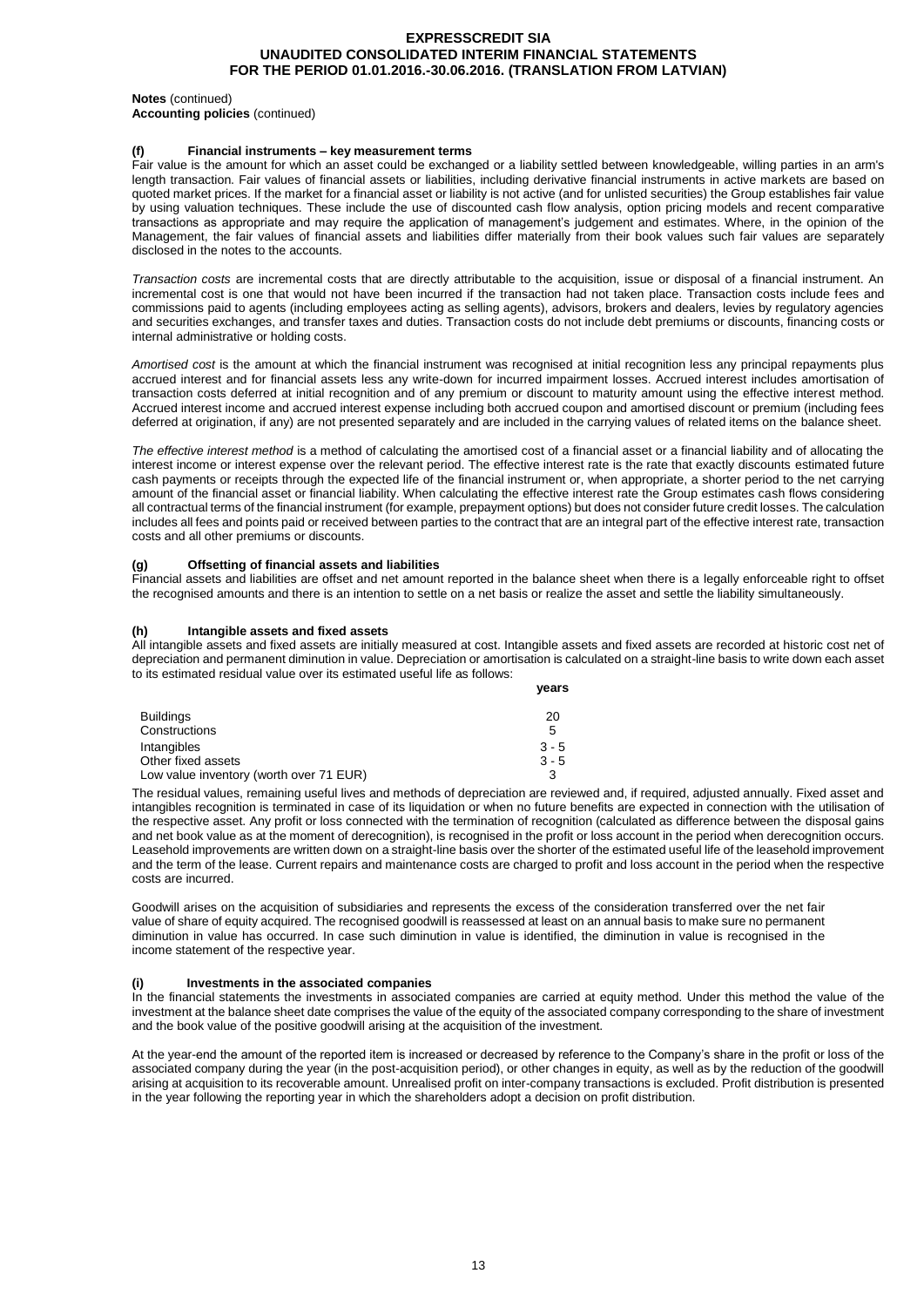#### **Notes** (continued)

**Accounting policies** (continued)

# **(j) Impairment of assets**

Intangible assets which are not put into operation or which do not have a useful life are not amortised; their value is reviewed annually. The value of the assets subject to depreciation or amortisation is reviewed whenever any events or circumstances support that their carrying value may not be recoverable. Impairment losses are recognised in the amount representing the difference between the carrying value of the asset and its recoverable value. Recoverable amount is the higher of the respective asset's fair value less the costs to sell and the value in use. In order to determine impairment, assets are grouped based on the smallest group of assets that independently generates cash flow (cash generating units).

# **(k) Segments**

A geographical segment provides products or services within a particular economic environment that is subject to other economic environments characterized by different risks and benefits. A business segment is a share of assets and operations, providing products and services that are subject to other business segments of different risks and benefits.

# **(l) Inventories**

Inventories are stated at the lower of cost or market price. Inventories are measured using the weighted FIFO method. The Company assesses at each balance sheet date whether there is objective evidence that inventories are impaired and makes provisions for slowmoving or damaged inventories. Inventories loss is recognised in the period such loss is identified, writing off the relevant inventory values to the period profit and loss account.

#### **(m) Seized assets**

Collateral is repossessed following the foreclosure on loans that are in default. Seized assets are measured at the lower of cost or net realisable value and reported within "Inventories".

#### **(n) Trade and other receivables**

Accounts receivable comprise loans and other receivables (other debtors, advances and deposits) that are non-derivative financial assets with fixed or determinable payments. Loans are carried at amortised cost where cost is defined as the fair value of cash consideration given to originate those loans. All loans and receivables are recognised when cash is advanced to borrowers and derecognised on repayments. The Company has granted consumer loans to customers throughout its market area. The economic condition of the market area may have an impact on the borrowers' ability to repay their debts. Restructured loans are no longer considered to be past due unless the loan is past due according to the renegotiated terms.

From October 2015 SIA "ExpressCredit" has started issuance of pledged loans (except pledges in the form of golden and silver articles) with new lending conditions, that assume 10% commission in case of loan default and subsequent sale of the pledge, i.e., the revenues received by SIA "ExpressCredit" from the sale of the pledge, decreased by the VAT portion. The pledges are made available for sale after 30 days of default, however, they continue to hold the status of the pledge and the loan recipient has the rights to buy out the pledge before the sale. In the financial statements these pledges are classified as loans issued. In case a surplus originates upon a sale of the pledge and the related costs (loan issued, interest and penalties accrued, intermediary and holding commissions), the surplus is recognised as the liability of the company to the loan recipient. The liability expires, if the loan recipient does not claim the amount due within the 10 year term as defined in Article 1895 of the Civil Code. If the loan recipient has not claimed the surplus within the legally defined time limits, SIA "ExpressCredit" recognises the income. Such income is outside VAT legislation and is not VAT taxable.

The Company assesses at each balance sheet date whether there is objective evidence that loans are impaired. If any such evidence exists, the amount of the allowances for loan impairment is assessed as the difference between the carrying amount and the recoverable amount, being the present value of expected cash flows including amounts recoverable from collateral discounted at the original effective interest rate. The assessment of the evidence for impairment and the determination of the amount of allowances for impairment or its reversal requires the application of management's judgement and estimates. Management's judgements and estimates consider relevant factors including but not limited to, the identification of non-performing loans (loan repayment schedule compliance), the estimated value of collateral (if taken) as well as other relevant factors affecting loan and recoverability and collateral values. These judgements and estimates are reviewed periodically and as adjustments become necessary, they are reported in earnings in the period in which they become known. The Management of the Company have made their best estimates of losses based on objective evidence of impairment and believe those estimates presented in the financial statements are reasonable in light of available information.

When loans cannot be recovered they are written off and charged against allowances for loan impairment losses. They are not written off until all the necessary legal procedures have been completed and the amount of the loss is finally determined.

The provision in the allowance account is reversed if the estimated recovery value exceeds the carrying amount.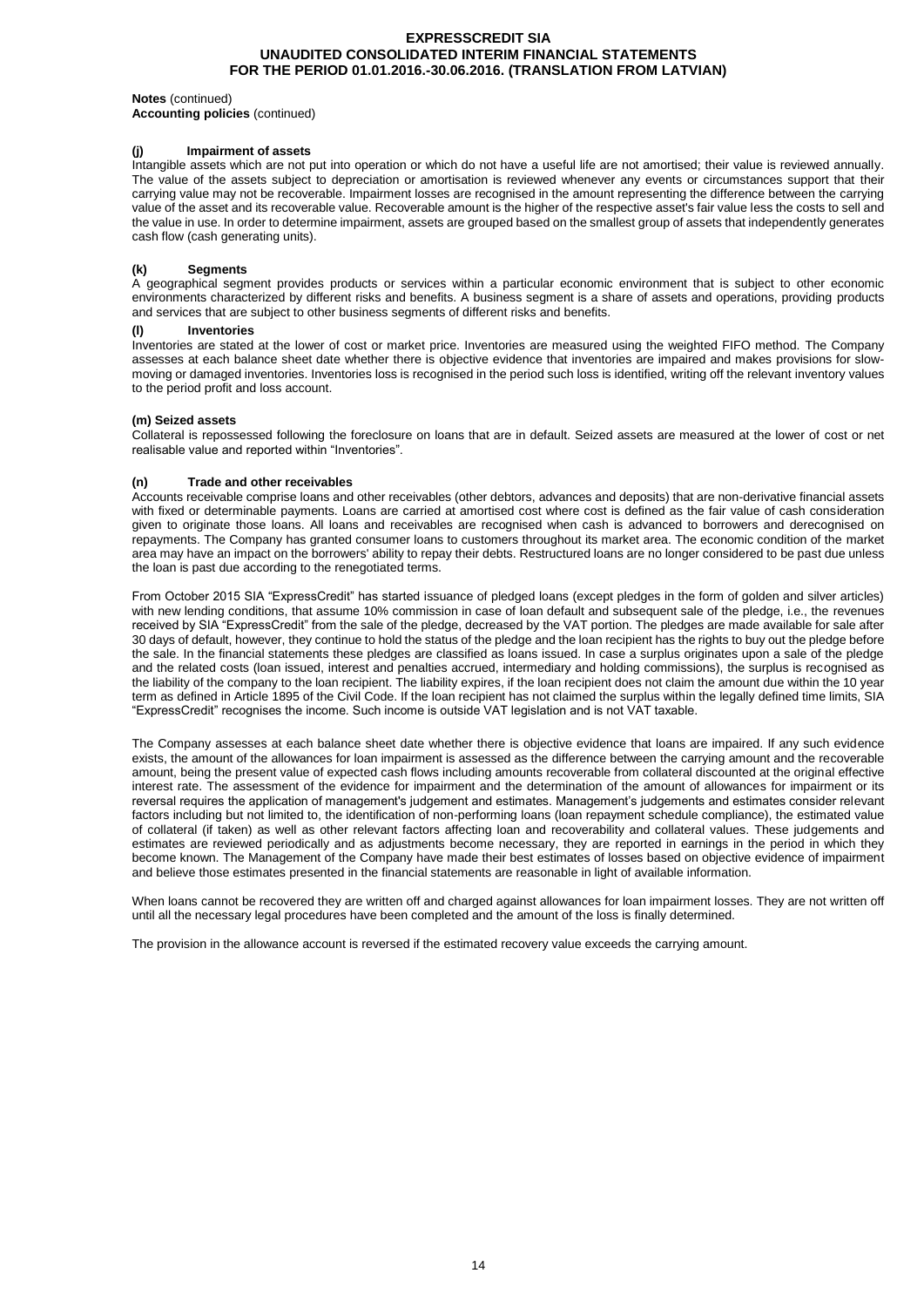#### **Notes** (continued)

## **Accounting policies** (continued)

# **(n) Trade and other receivables** (continued)

In accordance with the provisioning policy developed by the Company (for non-secured consumer loans with the term of repayment up to 2 years) provisions are made based on the payment delay analysis at following rates:

| Days of delay | <b>Provision made</b> |
|---------------|-----------------------|
| 0             | 0.3%                  |
| $1 - 15$      | 6%                    |
| 16-30         | 18%                   |
| $31 - 60$     | 32%                   |
| 61-90         | 42%                   |
| 91-180        | 47%                   |
| 181-360       | 67%                   |
| 360-720       | 92%                   |
| $721+$        | 100%                  |

Provisions for interest income debts is made in accordance with the policies set by the management of the Company. In accordance with the provisioning policy the Company calculates the provision required based on prior experience of loan volumes that turn out to be doubtful and the statistics of recoverability of such debts. The provision for interest accrued is made in accordance with the provisioning policies set by the management making sure that cash flows from interest receivable are excluded from cash flows used as the basis for principal recoverability testing.

The recoverability of other debtors, advances and deposits paid is valued on individual basis if there are any indications of net book value of the asset exceeding its recoverable amount.

#### **(o) Finance lease**

Where the property, plant and equipment are acquired under a finance lease arrangement and the Company takes over the related risks and rewards, the property, plant and equipment items are measured at the value at which they could be purchased for an immediate payment. Leasing interest is charged to the profit and loss in the period in which it arises.

# **(p) Operating leases**

#### *Company is a lessor*

The type of lease in which the lessor retains a significant part of the risks and rewards pertaining to ownership, is classified as operating lease. Lease payments and prepayments for a lease (net of any financial incentives received from the lessor) are charged to the profit and loss under a straight-line method over the lease term.

#### **(q) Taxes**

The corporate income tax expense is included in the financial statements based on the management's calculations made in accordance with the requirements of Latvian tax legislation. Deferred tax is provided for using liability method on all temporary differences arising between the tax bases of assets and liabilities and their carrying amounts in the financial statements. The principal temporary differences arise from depreciation of property, plant and equipment at different rates and tax losses carried forward to the future taxation periods. Deferred tax assets are recognised only to the extent that recovery is probable.

# **(r) Provisions for unused annual leave**

The amount of provision for unused annual leave is determined by multiplying the average daily pay of employees during the last 6 months by the number of accrued but unused annual leave days the end of the reporting year. The company separates the vacation provisions paid out till the date of annual report preparation and treats them as CIT deductible in the reporting period.

#### **(s) Borrowings**

Initially borrowings are recognised at the proceeds received net of transaction costs incurred. In subsequent periods, borrowings are stated at amortised cost which is determined using the effective interest method. The difference between the proceeds received, net of transaction costs and the redemption value of the borrowing is gradually recognized in the profit and loss account over the term of the borrowing.

# **(t) Cash and cash equivalents**

For the purposes of the cash flow statement, cash and cash equivalents comprise cash on hand, balances of current accounts with banks and short-term deposits with a maturity term of up to 90 days.

#### **(u) Payment of dividends**

Dividends due to the shareholders are recognized in the financial statements as a liability in the period in which the shareholders approve the disbursement of dividends.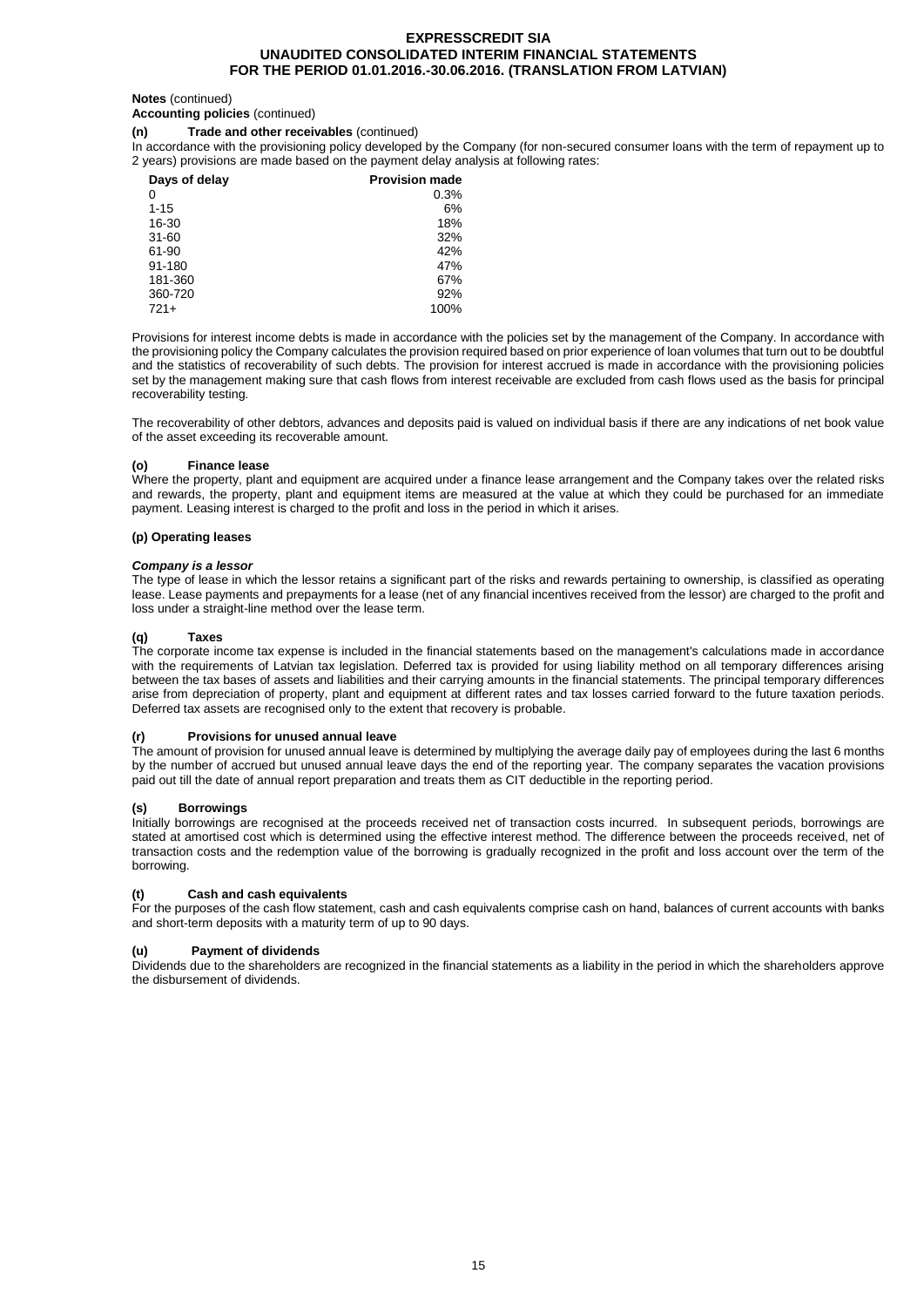#### **Notes** (continued)

**Accounting policies** (continued)

#### **(v) Financial risk management**

#### **(v1) Financial risk factors**

The activities of the Company expose it to different financial risks:

(u1.1) foreign currency risk;

(u1.2) credit risk;

(u1.3) operational risk; (u1.4) market risk;

(u1.5) liquidity risk;

(u1.6) cash flow and interest rate risk.

The Company's overall risk management is focused on the uncertainty of financial markets and aims to reduce its adverse effects on the

Company's financial indicators. The Finance Director is responsible for risk management. The Finance Director identifies, assesses and seeks to find solutions to avoid financial risks acting in close cooperation with other structural units of the Company.

# *(v1.1) Foreign exchange risk*

The Company operates mainly in the local market and its exposure to foreign exchange risk is low. With the current income-expense structure additional monitoring procedures for currency risk monitoring are not deemed necessary. No further risk prevention mechanisms are used on the account that the overall currency risk has been assessed as low.

#### *(v1.2) Credit risk*

The Company has a credit risk concentration based on its operational specifics – issuance of loans against pledge, as well as issuance of non-secured loans that is connected with an increased risk of asset recoverability. The risk may result in short-term liquidity problems and issues related to timely coverage of short-term liabilities. The Company's policies are developed in order to ensure maximum control procedures in the process of loan issuance, timely identification of bad and doubtful debts and adequate provisioning for potential loss.

#### *(v1.3) Operational risk*

Operational risk is a loss risk due to external factors namely (natural disasters, crimes, etc.) or internal ones (IT system crash, fraud, violation of laws or internal regulations, insufficient internal control). Operation of the Company carries a certain operational risk which can be managed using several methods including methods to identify, analyse, report and reduce the operational risk. Also self-assessment of the operational risk is carried out as well as systematic approval of new products is provided to ensure the compliance of the products and processes with the risk environment of the activity.

# *(v1.4) Market risk*

The Company is exposed to market risks, basically related to the fluctuations of interest rates between the loans granted and funding received, as well as demand for the Company's services fluctuations. The Company attempts to limit market risks, adequately planning the expected cash flows, diversifying the product range and fixing funding resource interest rates.

# *(v1.5)Liquidity risk*

The Company complies with the prudence principle in the management of its liquidity risk and maintains sufficient funds. The management of the Company has an oversight responsibility of the liquidity reserves and make current forecasts based on anticipated cash flows. Most of the Company's liabilities are short-term liabilities. The management is of the opinion that the Company will be able to secure sufficient liquidity by its operating activities, however, if required, the management of the Company is certain of financial support to be available from the owners of the Company.

#### *(v1.6) Cash flow interest rate risk*

As the Company has borrowings and finance lease obligations, the Company's cash flows related to financing costs to some extent depend on the changes in market rates of interest. The Company's interest payment related cash flows depend on the current market rates of interest. The risk of fluctuating interest rates is partly averted by the fact that a number of loans received have fixed interest rates set. Additional risk minimization measures are not taken because the available bank products do not provide an effective control of risks.

#### **(v2) Accounting for derivative financial instruments**

The Company does not actively use derivative financial instruments in its operations. Derivative financial instruments are initially recognized at fair value on the date of the contract, and are thereafter measured at fair value at the balance sheet date. Derivative financial instruments are carried as assets if their fair value is positive and as liabilities if fair value is negative. Any gains or losses arising due to the changes in the fair value of the derivative financial instrument are not classified hedges and are recognized directly in the profit and loss.

#### **(v3) Fair value**

The carrying value of financial assets and liabilities approximates their fair value. See also note (e).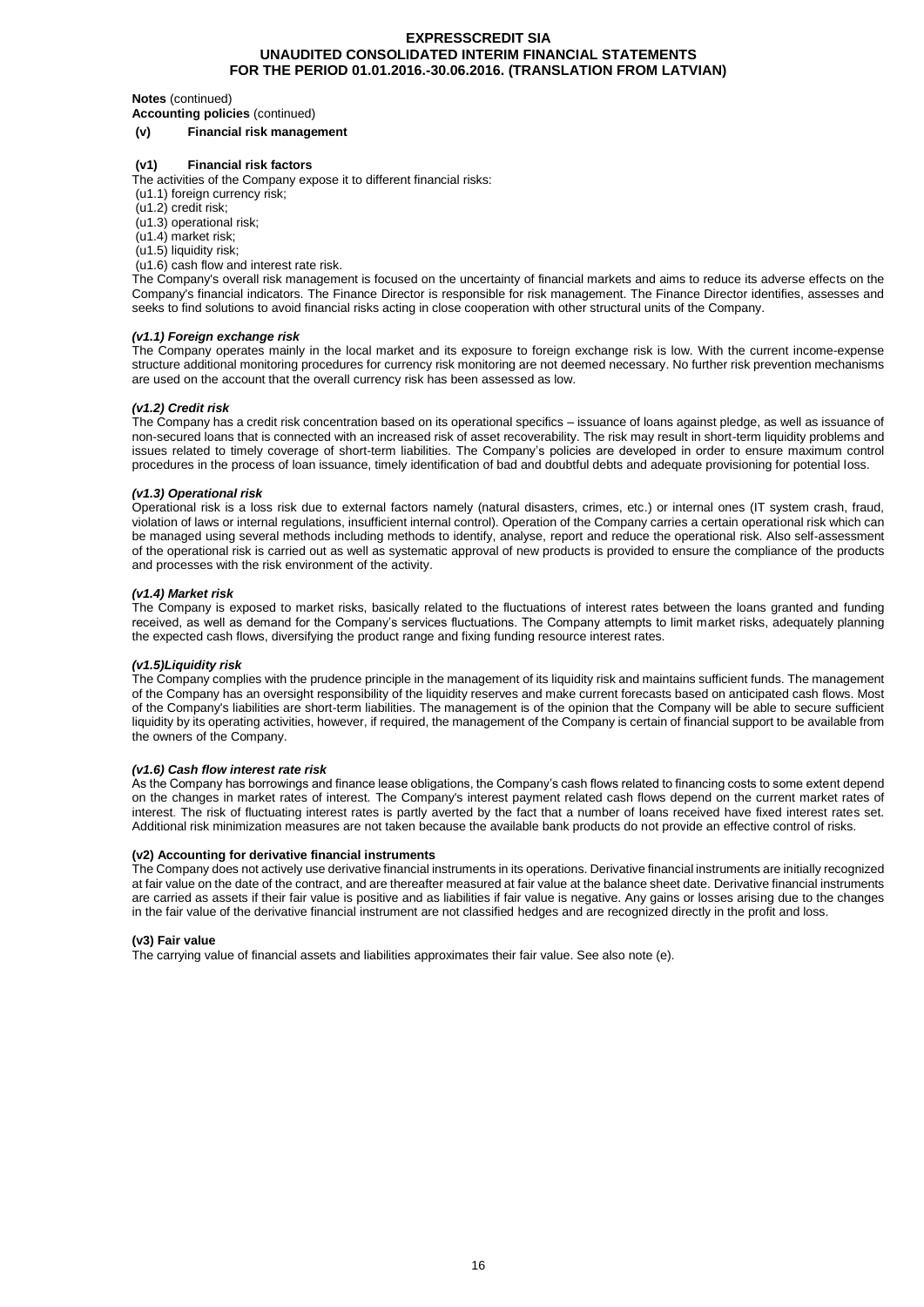#### **Notes** (continued)

**Accounting policies** (continued)

**(v) Financial risk management** (continued)

### **(v4) Management of the capital structure**

In order to ensure the continuation of the Company's activities, while maximizing the return to stakeholders capital management, optimization of the debt and equity balance is performed. The Company's capital structure consists of borrowings from related persons, third party loans and loans from credit institutions and finance lease liabilities, cash and equity, comprising issued share capital, retained earnings and share premium. At year-end the ratios were as follows:

|                                | Group<br>30.06.2016. | Group<br>31.12.2015. |
|--------------------------------|----------------------|----------------------|
|                                | <b>EUR</b>           | <b>EUR</b>           |
| Loan and lease liabilities     | 10 295 993           | 7 557 506            |
| Cash and bank                  | (690341)             | (493 591)            |
| Net debts                      | 9 605 652            | 7 063 915            |
| Equity                         | 2 661 758            | 2 327 029            |
| Liabilities / equity ratio     | 3.87                 | 3.25                 |
| Net liabilities / equity ratio | 3.61                 | 3.04                 |

#### **(w) Significant assumptions and estimates**

The preparation of financial statements in accordance with International Financial Reporting Standards as adopted by the EU and Latvian law requires the management to rely on estimates and assumptions that affect the reported amounts of assets and liabilities and offbalance sheet assets and liabilities at the date of financial statements, as well as the revenues and expenses reporting in the reporting period. Actual results may differ from these estimates.

The following judgements and key assumptions concerning the future are critical, and other causes of inaccuracies in the calculations as at the date of financial statements, with a significant risk of causing a material change in the balance sheet value of assets and liabilities within the next financial year:

- The Company review the useful lives of its fixed assets at the end of each reporting period. The management makes estimates and uses assumptions with respect to the useful lives of fixed assets. These assumptions may change and the calculations may therefore change.
- The Company review the value of its fixed assets and intangible assets whenever any events or circumstances support that the carrying value may not be recoverable. Impairment loss is recognised in the amount equalling the difference between the carrying value of the asset and its recoverable value. Recoverable amount is the higher of an asset's fair value less the costs to sell and the value in use. The Company is of the view that considering the anticipated volumes of services no material adjustments due to impairment are required the asset values.
- In measuring inventories the management relies on its expertise, past experience, background information, and potential assumptions and possible future circumstances. In assessing the impairment of the value of inventories consideration is given to the possibility to sell the item of inventories and the net realisable value.
- The Company's management, based on estimates, makes provisions for the impairment of the value of receivables. The Company's management is of the opinion that the provisions for receivables presented in the financial statements accurately reflect the expected cash flows from these receivables and that these estimates have been made based on the best available information.
- The Company is composed with caution savings potential future payment obligations in cases where disputes the validity of such legal obligation, or there are legal disputes about the amount of such liabilities.

#### **(x) Related parties**

Related parties include the shareholders, members of the Board of the parent company of the Company, their close family members and companies in which the said persons have control or significant influence.

#### **(y) Subsequent events**

Post-period-end events that provide additional information about the Company's position at the balance sheet date (adjusting events) are reflected in the financial statements. Post-period-end events that are not adjusting events are disclosed in the notes when material.

#### **(z) Contingencies**

Contingent liabilities are not recognised in the financial statements. They are disclosed unless the possibility of an outflow of resources embodying economic benefits is remote. A contingent asset is not recognised in the financial statements but disclosed when an inflow of economic benefits is probable.

#### **(aa) Earnings per share**

Earnings per share are calculated by dividing the net profit or loss for the year attributable to the shareholders with the weighted-average number of shares outstanding during the year.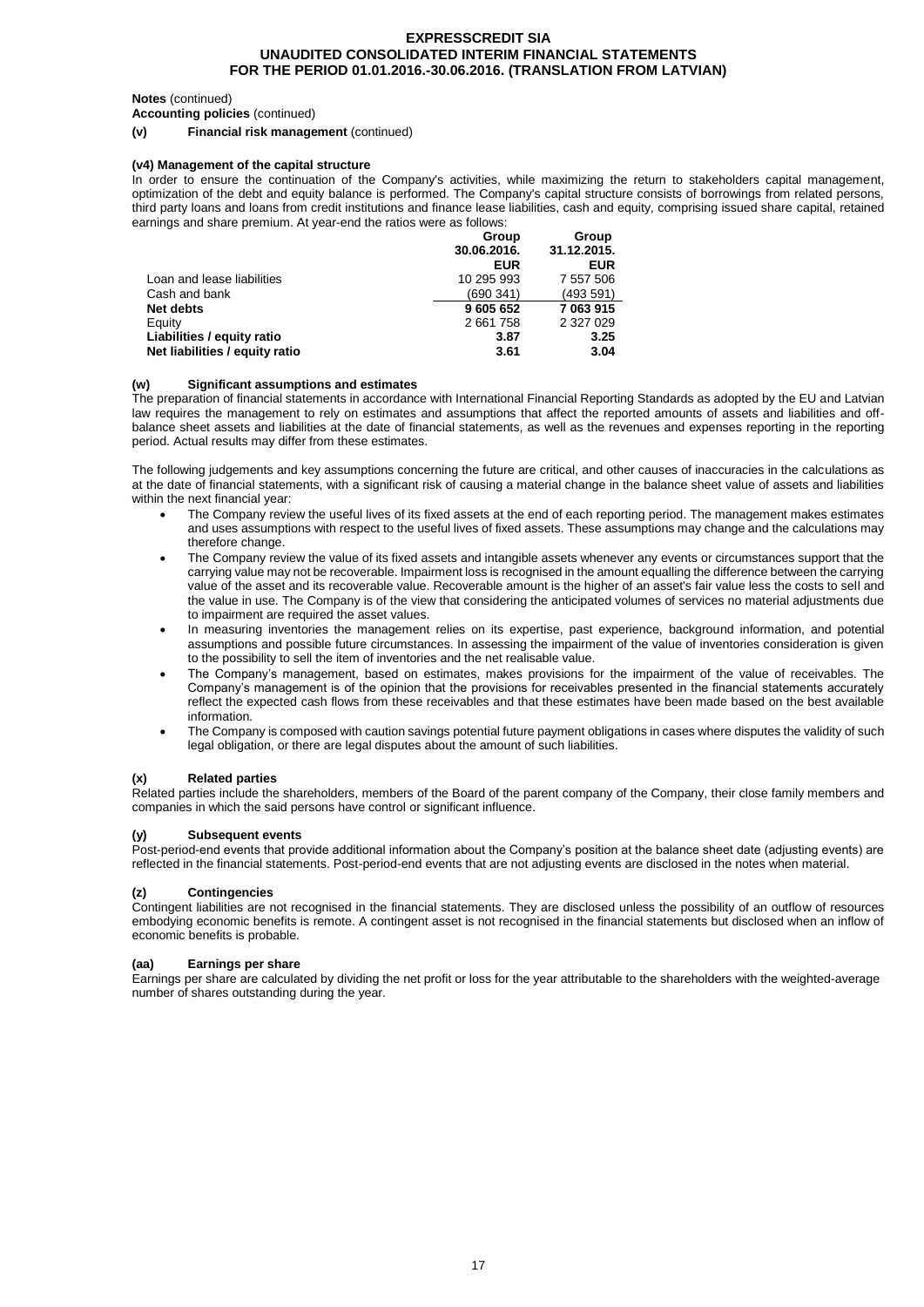#### **Notes** (continued)

# **(1) Intangible and fixed assets of the Group**

|                     | Concessions,<br>patents,<br>trademarks and<br>similar rights | Other fixed<br>assets and<br>inventory | <b>Advances</b> | <b>Goodwill</b> | Leasehold<br>improvements | <b>Total</b> |
|---------------------|--------------------------------------------------------------|----------------------------------------|-----------------|-----------------|---------------------------|--------------|
|                     | <b>EUR</b>                                                   | <b>EUR</b>                             | <b>EUR</b>      | <b>EUR</b>      | <b>EUR</b>                | <b>EUR</b>   |
| Cost                |                                                              |                                        |                 |                 |                           |              |
| 31.12.2015.         | 33 902                                                       | 905 693                                | 46 858          | 127 616         | 325 971                   | 1 440 040    |
| <b>Additions</b>    | 3 9 6 6                                                      | 35 042                                 | 17 627          |                 | 10 540                    | 67 175       |
| <b>Disposals</b>    |                                                              | (3588)                                 |                 | (6365)          |                           | (67243)      |
| 30.06.2016.         | 37 868                                                       | 937 147                                | 64 485          | 63961           | 336 511                   | 1 436 972    |
| <b>Depreciation</b> |                                                              |                                        |                 |                 |                           |              |
| 31.12.2015          | 14 188                                                       | 549 506                                |                 |                 | 232 550                   | 796 244      |
| Charge for 2015     | 4 5 3 4                                                      | 98 265                                 |                 |                 | 16 588                    | 119 387      |
| <b>Disposals</b>    |                                                              | (2 621)                                |                 |                 |                           | (2621)       |
| 30.06.2016.         | 18722                                                        | 645 150                                | $\blacksquare$  | ٠               | 249 138                   | 913 010      |
| Net book value      |                                                              |                                        |                 |                 |                           |              |
| 30.06.2016.         | 19 146                                                       | 291 997                                | 64 485          | 63 961          | 87 373                    | 526 962      |
| Net book value      |                                                              |                                        |                 |                 |                           |              |
| 31.12.2015          | 19714                                                        | 356 187                                | 46 858          | 127 616         | 93 4 21                   | 643796       |

As at 30 June 2016 the residual value of the fixed assets acquired under the terms of financial lease was 195 234 *euro* (31.12.2015: 179 293 *euro*). The ownership of those fixed assets will be transferred to the Group only after settlement of all lease liabilities.

#### **(2) The Group's loans to shareholders and management**

|                                  | <b>Loans to members</b><br><b>EUR</b> |
|----------------------------------|---------------------------------------|
| Cost                             |                                       |
| 31.12.2015.                      | 875 267                               |
| Loans issued                     | 246 265                               |
| Loan interest calculated         | 12 5 65                               |
| Loans repaid                     | (235 265)                             |
| 30.06.2016.                      | 898 832                               |
| Net book value as at 30.06.2016. | 898 832                               |
| Net book value as at 31.12.2015. | 875 267                               |
|                                  |                                       |

Interest on borrowing is 2,91% per annum (calculated by Republic of Latvia Central Statistic weighted average interest rate) The loan maturity - 31 December 2017 (including the loan principal amount and accrued interest). The Company's management has assessed the recoverability of the loans and is convinced that a provision is not necessary. All loans are denominated in euro.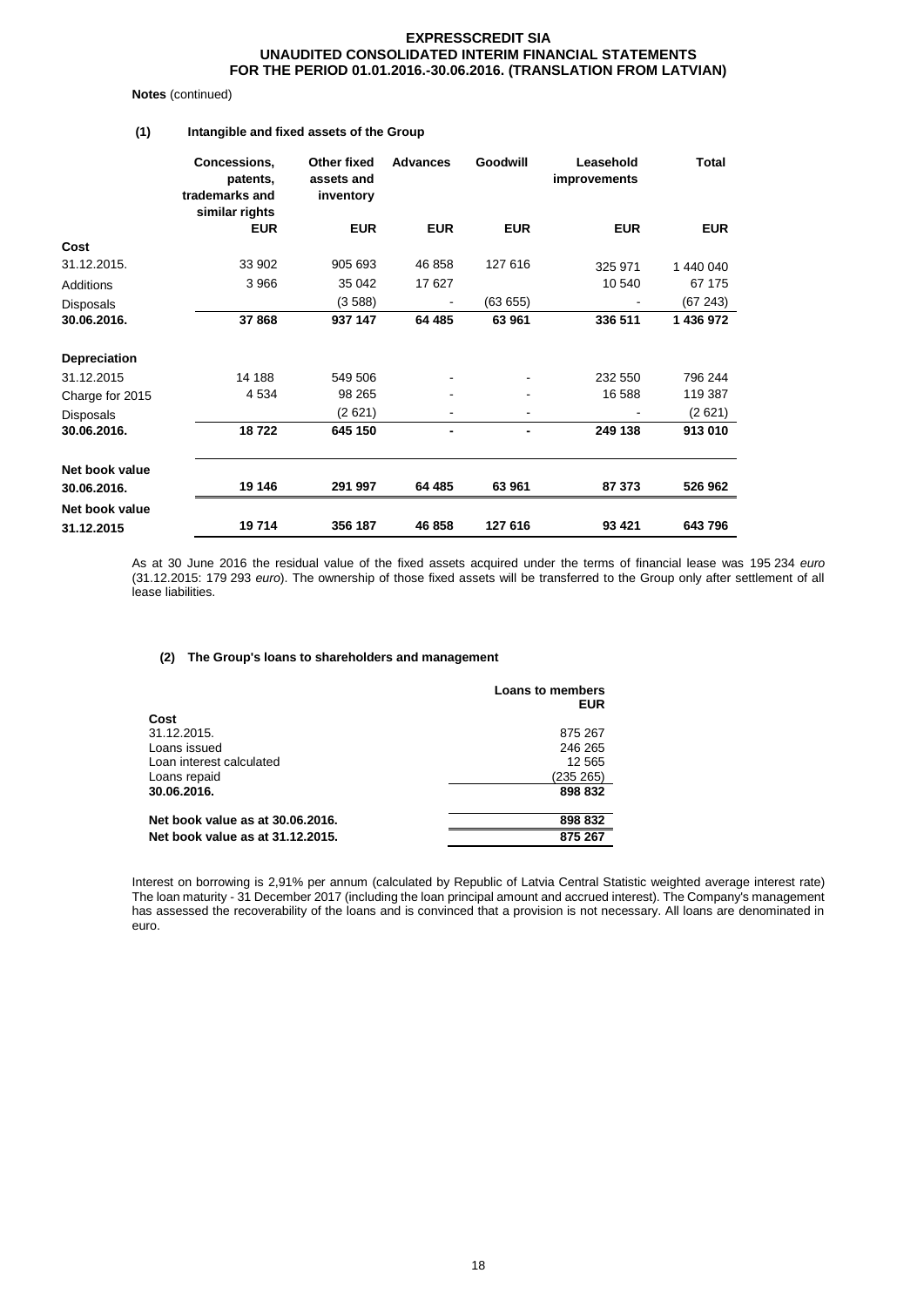#### **Notes** (continued)

| Stock of the Parent company and the Group<br>(3)           | 30.06.2016.<br><b>EUR</b> | 31.12.2015.<br><b>EUR</b> |
|------------------------------------------------------------|---------------------------|---------------------------|
| Goods for sale and pledges taken over                      | 1669891                   | 1 155 443                 |
| Gold scrap                                                 | 348 804                   | 297 156                   |
| Gross value of stock<br><b>Total</b>                       | (309777)<br>1708918       | (314 189)<br>1 138 410    |
|                                                            |                           |                           |
| <b>Provision for obsolete stock</b>                        |                           |                           |
|                                                            | 30.06.2016                | 31.12.2015                |
|                                                            | <b>EUR</b>                | <b>EUR</b>                |
| Provisions for obsolete stock at the beginning of the year | 314 189                   | 162 451                   |
| Written-off                                                | (142310)                  | (635 893)                 |
| Additional provisions                                      | 137898                    | 787 631                   |
| Provisions for obsolete stock at the end of the year       | 309 777                   | 314 189                   |
| <b>Loans and receivables</b><br>(4)                        |                           |                           |
|                                                            | 30.06.2016.               | 31.12.2015.               |
|                                                            | <b>EUR</b>                | <b>EUR</b>                |
| Long-term loans and receivables                            |                           |                           |
| Debtors for loans issued against pledge                    | 98 563                    | 156 022                   |
| Debtors for loans issued without pledge                    | 1 343 023                 | 389 046                   |
| Long-term loans and receivables, total                     | 1 441 586                 | 545 068                   |
|                                                            |                           |                           |
| Short-term loans and receivables                           |                           |                           |
| Debtors for loans issued against pledge                    | 1836251                   | 2 535 083                 |
| Debtors for loans issued without pledge                    | 5 901 516                 | 4 120 862                 |
| Interest accrued                                           | 445 378                   | 510 551                   |
| Provisions for bad and doubtful trade debtors              | (420947)                  | (710540)                  |
| Short-term loans and receivables, total                    | 7762198                   | 6455956                   |

All loans are issued in euro.

Long term receivables for the loans issued don't exceed 5 years.

In 30 June 2016 were concluded contracts with SIA "ExpressInkasso" about cession of bad receivable amounts. The carrying value of the claim amount – EUR 1 202 890, the amount of compensation according to the independent evaluators' assessment – EUR 360 868. Loss from impairment of the issued loans within the Group were recognised in the current period. As at 14 June 2016 the subsidiary company SIA "ExpressInkasso" signed a contract with a third party for the bad receivable amounts cession. The carrying value of the claim in the subsidiary's balance sheet - EUR 235 827, the amount of compensation – EUR 231 698. Losses from this transactions were recognised in the current period.

The claims in amount of EUR 1 934 814 are secured by the value of the collateral. Claims against debtors for loans issued against pledge is secured by pledges, whose fair value is about 1.5 times higher than the carrying value, therefore provisions for overdue loans are not made. All pledges, for which loan payments are delayed, becomes the Group's property and are realized in the Group's stores.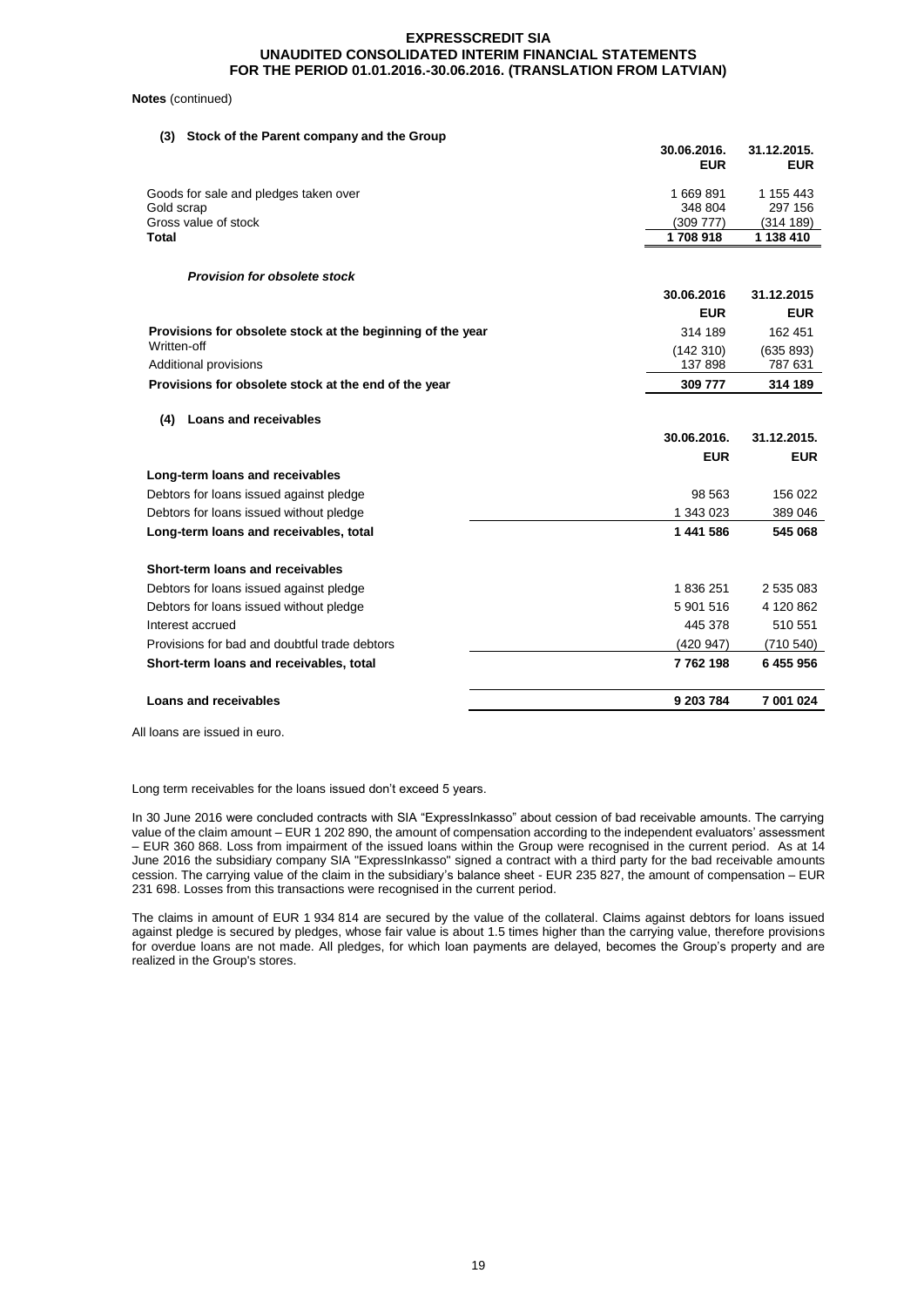#### **Notes** (continued)

| <b>Bonds issued</b><br>(5)            |             |             |
|---------------------------------------|-------------|-------------|
|                                       | 30.06.2016. | 31.12.2015. |
|                                       | <b>EUR</b>  | <b>EUR</b>  |
| Bonds issued                          | 5 000 000   | 5 500 000   |
| Bonds commission                      | (3 768)     | (10352)     |
| Total long-term part of bonds issued  | 4 996 232   | 5 489 648   |
| Bonds issued                          | 1 000 000   | 1 000 000   |
| Bonds commission                      | (14839)     | (18182)     |
| Interest accrued                      | 31 874      | 34 453      |
| Total short-term part of bonds issued | 1 017 035   | 1 016 271   |
| <b>Bonds issued, total</b>            | 6 000 000   | 6 500 000   |
| Interest accrued, total               | 31 874      | 34 453      |
| <b>Bonds commission, total</b>        | (18 607)    | (28 534)    |
| <b>Bonds issued net</b>               | 6 013 267   | 6 505 919   |

As at the date of signing of the annual report the Parent company of the Group has registered secured bonds (ISIN LV0000801280) with the Latvia Central Depository on the following terms – number of financial instruments 5 000 with the nominal value of 500 *euro*, with the total nominal value of 2 500 000 *euro*. Coupon rate - 14%, coupon is paid once a month on the 25<sup>th</sup> date. The principal amount is repaid once in a quarter in the amount of 50 *euro* per bond. The maturity of the bonds – 25 November 2018. On 28 March 2014 the public quotation of the bonds with NASDAQ OMX Riga Baltic Securities list was started.

As at the date of signing of the annual report the Parent company of the Group has registered secured bonds (ISIN LV0000801322) with the Latvia Central Depository on the following terms – number of financial instruments 3 500 with the nominal value of 1000 *euro*, with the total nominal value of 3 500 000 *euro*. Coupon rate - 15%, coupon is paid once a month on the 25<sup>th</sup> date. The principal amount is to be repaid once in a quarter in the amount of 125 *euro* per bond starting 25 March 2019. The maturity of the bonds – 25 December 2020. On 14 April 2014 the public quotation of the bonds with NASDAQ OMX Riga Baltic Securities list was started.

The bonds are secured by the commercial pledge of the total assets and shares of the Group, as well as future components of these assets. The bonds are also secured by the financial pledge of the cash assets and financial instruments (if existent) of the Group held at AS "Reģionālā investīciju banka". The bond holders have the rights to recover their assets proportionately to their share of investment in case of pledge realisation if the parent company has breached the conditions of coupon payment or principal repayment.

The following pledge agreements with the total pledge value of EUR 6 million are concluded. The secured amount of each pledge – in the total value of the pledge amount:

- with the Parent company on 100% shares of SIA "EkspressInkasso";
- with a subsidiary SIA "EkspressInkasso" on aggregate movable property and future components of these assets;
- with the Parent company on aggregate movable property and future components of these assets. Leased vehicles are excluded from the pledge listing.

#### **(6) Other borrowings**

|                              | 30.06.2016.   | 31.12.2015. |
|------------------------------|---------------|-------------|
|                              | <b>EUR</b>    | <b>EUR</b>  |
| Long-term finance lease      | 142 637       | 166 741     |
| Other long-term loans        | 1 302 987     | 500 000     |
| Total other long-term loans  | 1 445 624     | 666 741     |
| Short-term finance lease     | 52 597        | 54 846      |
| Other short-term loans       | 2 816 204     | 330 000     |
| Total other short-term loans | 2868801       | 384 846     |
| Total other loans            | 4 3 1 4 4 2 5 | 1 051 587   |

The Parent company has acquired fixed assets on finance lease. As at 30 June 2016 the interest rate was set as 3 M Euribor + 3-3.50%, 6M Euribor + 3-4.5%.

The Parent company has received loans from private individuals and legal entities. The interest is charged from 2,91% to 15% per year.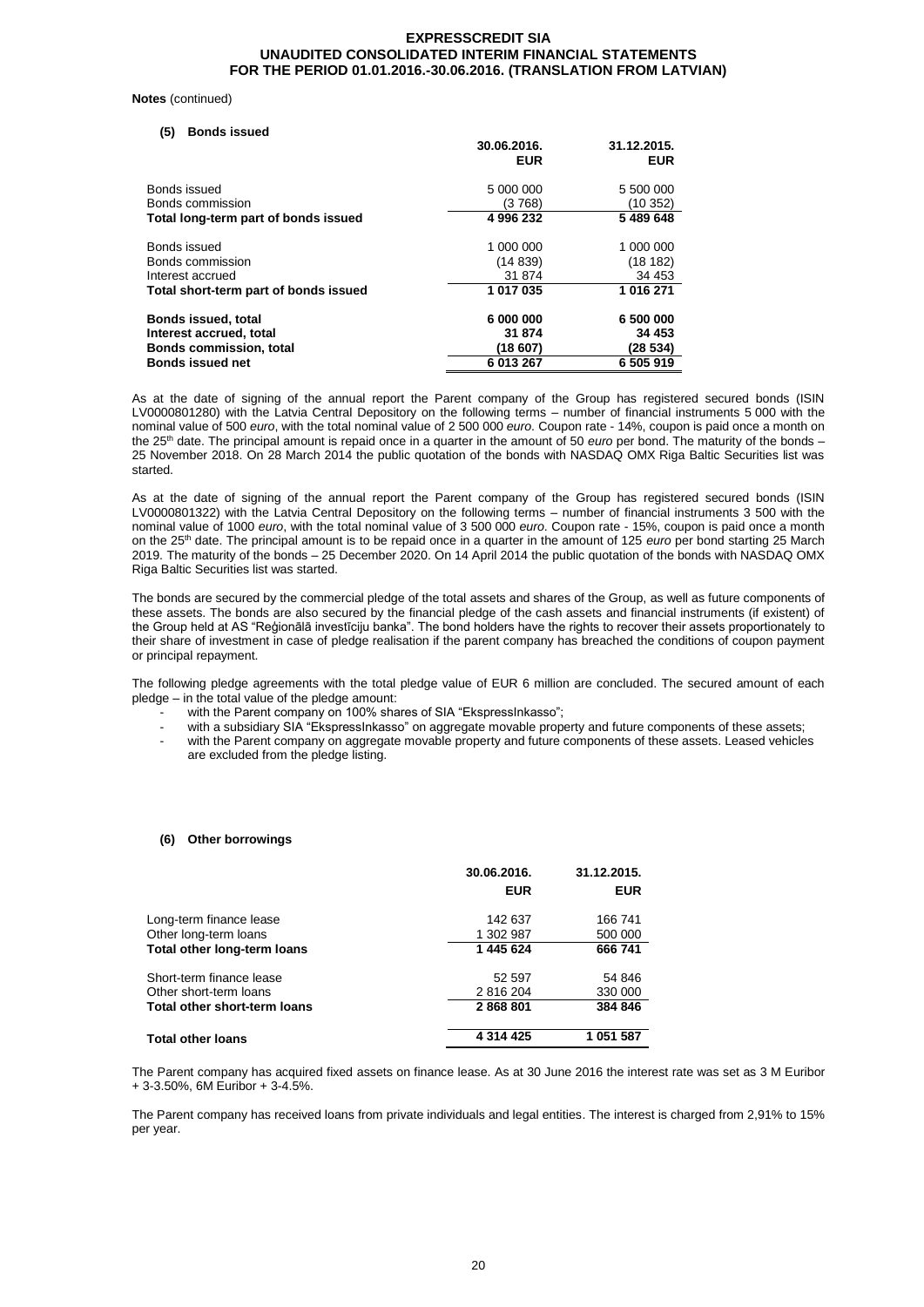# **Notes** (continued)

# **(7) Group's taxes and social insurance payments**

|                            | <b>VAT</b> | Corporate<br>income<br>tax | Real<br>estate<br>tax* | <b>Business</b><br>risk charge | Social<br>insurance | Payroll<br>tax | <b>Vehicles</b><br>tax | <b>Natural</b><br>resource<br>tax | Total**    |
|----------------------------|------------|----------------------------|------------------------|--------------------------------|---------------------|----------------|------------------------|-----------------------------------|------------|
|                            | <b>EUR</b> | <b>EUR</b>                 | <b>EUR</b>             | <b>EUR</b>                     | <b>EUR</b>          | <b>EUR</b>     | <b>EUR</b>             | <b>EUR</b>                        | <b>EUR</b> |
| <b>Liabilities</b>         |            |                            |                        |                                |                     |                |                        |                                   |            |
| 31.12.2015.                | 21 396     | $-104941$                  | $\bf{0}$               | 101                            | 100 489             | 131 098        | 3532                   | 14                                | 151 689    |
| Charge for                 |            |                            |                        |                                |                     |                |                        |                                   |            |
| 2016                       | 81 422     | 83 960                     | 269                    | 666                            | 590 409             | 331 439        | 6698                   | 0                                 | 1094863    |
| <b>Penalties</b>           |            |                            |                        |                                |                     |                |                        |                                   |            |
| calculated                 |            |                            |                        |                                |                     |                |                        |                                   |            |
| for 2016                   | 87         | 122                        | 0                      | 0                              | 478                 | 1791           | $\mathbf 0$            | $\mathbf 0$                       | 2478       |
| Paid in 2016               | $-94954$   | $-158364$                  | $-269$                 | $-674$                         | -594 534            | $-413106$      | $-7022$                | $-14$                             | -1 268 937 |
| Liabilities/<br>(overpaid) |            |                            |                        |                                |                     |                |                        |                                   |            |
| 30.06.2016.                | 7951       | -179 223                   | 0                      | 93                             | 96 842              | 51 222         | 3 2 0 8                | 0                                 | -19 907    |

\* Real estate tax payments are performed also for the leased premises in Riga, Gogoļa Street.

\*\*The amount of overpaid taxes are included into position of balance sheet named - Other debtors.

### **(8) Related party transactions**

In the annual report there are presented only those related parties with whom have been transactions the reporting year or in the comparative period.

| <b>Related party</b>                                                    | <b>Transactions</b><br>in i<br>half year of 2016 | <b>Transactions</b><br>- in<br>half year of 2015 |
|-------------------------------------------------------------------------|--------------------------------------------------|--------------------------------------------------|
|                                                                         |                                                  |                                                  |
| Parent company's owners                                                 |                                                  |                                                  |
| "Lombards24.lv", SIA (previously "Express Holdings", SIA), reg.         |                                                  |                                                  |
| No.40103718685                                                          | X                                                | N/A                                              |
| "AE Consulting", SIA, reg. No. 40003870736                              | X                                                | X                                                |
| "Ebility", SIA, reg. No. 40103720891                                    | N/A                                              | x                                                |
|                                                                         |                                                  |                                                  |
| Companies and individuals under common control or significant influence |                                                  |                                                  |
| Agris Evertovskis, p.c. 081084-10631                                    | x                                                | x                                                |
| Edgars Bilinskis, p.c. 310782-10537                                     | N/A                                              | X                                                |
| "Dotcom Enterprises", AS, reg. No. 40103684497                          | N/A                                              | x                                                |
|                                                                         |                                                  |                                                  |
| <b>Subsidiary</b>                                                       |                                                  |                                                  |
| "ExpressInkasso", SIA, reg. No. 40103211998                             | x                                                | x                                                |
| "Banknote", SIA, reg. No. 40003040217                                   | x                                                | x                                                |
| "EC finance", SIA, reg. No. 40103950614                                 | χ                                                | N/A                                              |
|                                                                         |                                                  |                                                  |
| Other related companies                                                 |                                                  |                                                  |
| "Naudasklubs" SIA, reg. No. 40103303597                                 | X                                                | x                                                |
| "A.Kredīts" SIA, reg. No. 40103501494                                   | X                                                | X                                                |
| "ExpressCreditEesti" OU, reg. No. 12344733                              | x                                                | X                                                |
| "Tigo.lv" SIA, reg. No. 40103653497                                     | N/A                                              | x                                                |
| "PH investīcijas", SIA, reg. No. 42103057909                            | x                                                | x                                                |
| Didzis Ādmīdiņš, p.c. 051084-11569                                      | X                                                | X                                                |

All the transactions have been performed at market rates.

| Group's transactions with:                                                                                                                 | $01.01.2016 -$<br>30.06.2016.<br><b>EUR</b> | $01.01.2015 -$<br>30.06.2015.<br><b>EUR</b> |
|--------------------------------------------------------------------------------------------------------------------------------------------|---------------------------------------------|---------------------------------------------|
| Owners of the parent company<br>Loans issued<br>Loan repayment received<br>Interest received<br>Services received                          | 246 265<br>246 265<br>11 807<br>1918        | 904 189<br>1 102 637<br>28 815<br>2 3 1 0   |
| Companies and individuals under common control or significant<br>influence<br>Loans issued<br>Loan repayment received<br>Interest received | 70 500<br>14 500<br>208                     | 36 900<br>31 400<br>360                     |